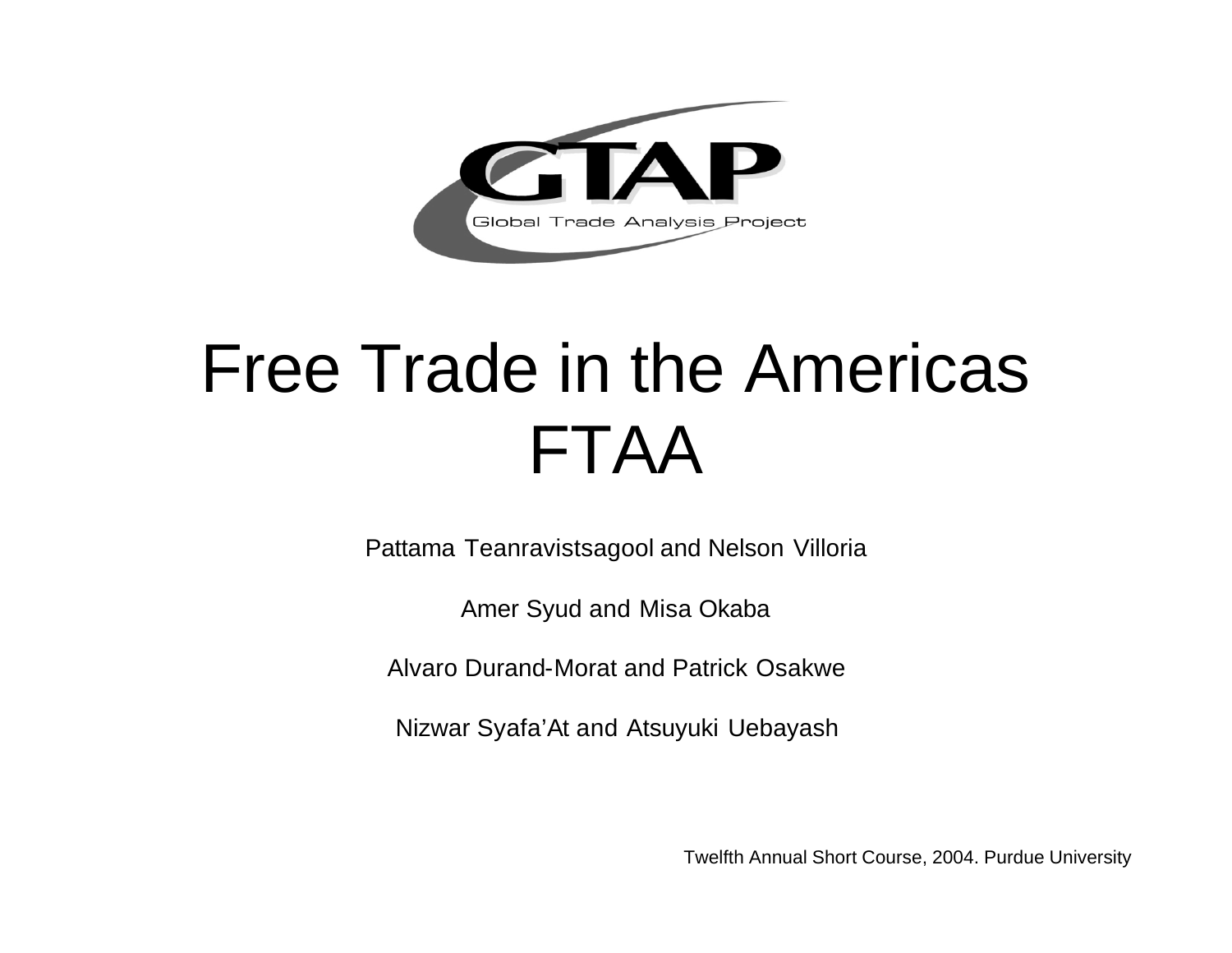### FTAA the base case and domestic support in agriculture

### Pattama Teanravistsagool and Nelson Villoria



Twelfth Annual Short Course, 2004. Purdue University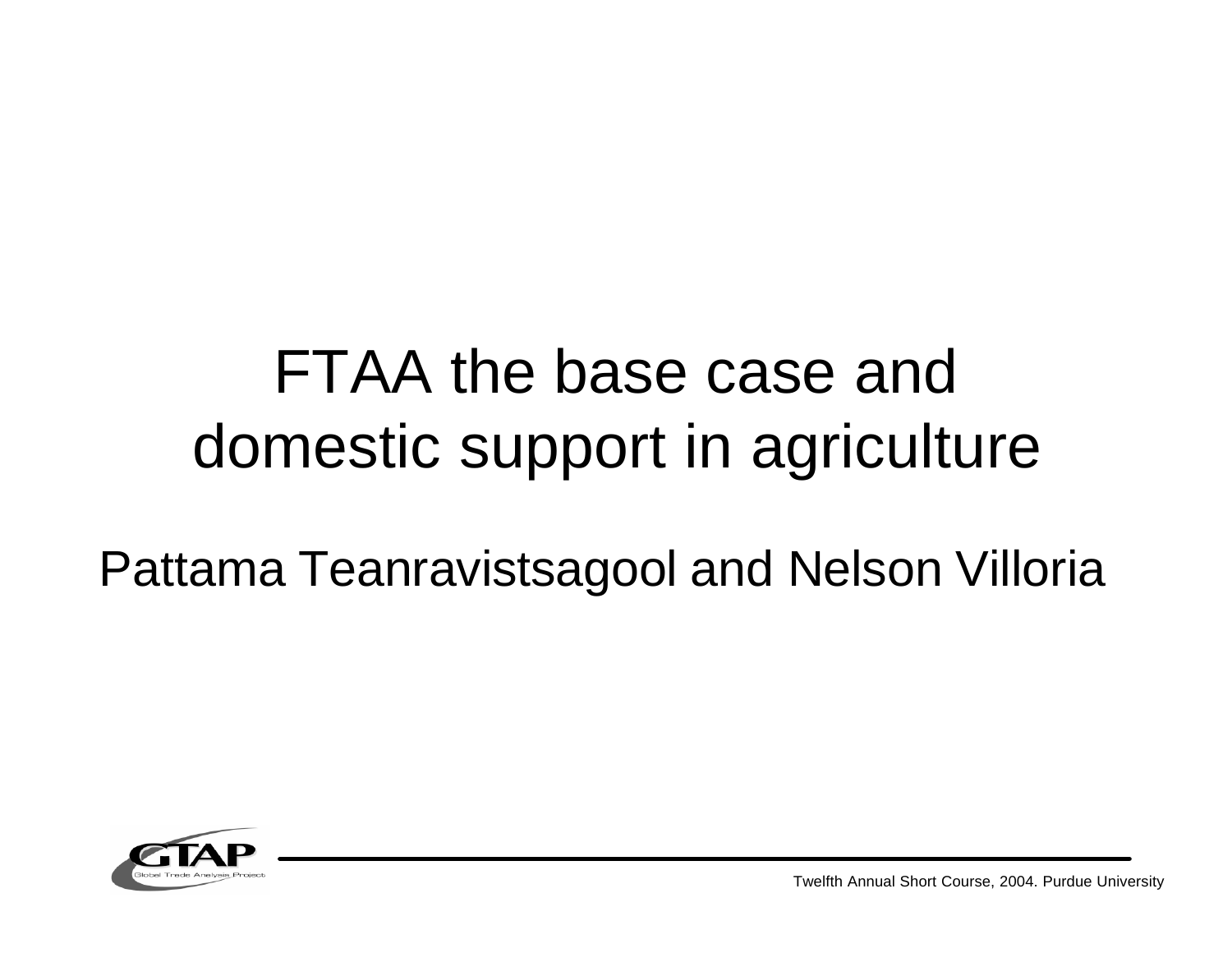- **How confident can we be in CGE-based assessments of FTAs? (Prof. Hertel, David Hummels, Maros Ivanic, and Roman Keeney)** 
	- ÿ **Motivation: CGE analysis is often criticized for its lack of econometric foundations.**
	- ÿ **Objective: to estimate the elasticity of substitution among imports from different countries (ESUBM). The estimated elasticity is then incorporated in the CGE.**
	- ÿ **Results/Findings:**
		- **1) Estimates of ESUBM are all significant at the 95% level**
		- **2) Results of the model** 
			- **2.1) Impacts on the welfare and various aspects of the economy of the countries in the FTAA block and the ROW**
			- **2.2) The robustness of the results (SSA on ESUBM given the distribution of ESUBM and model's results)**

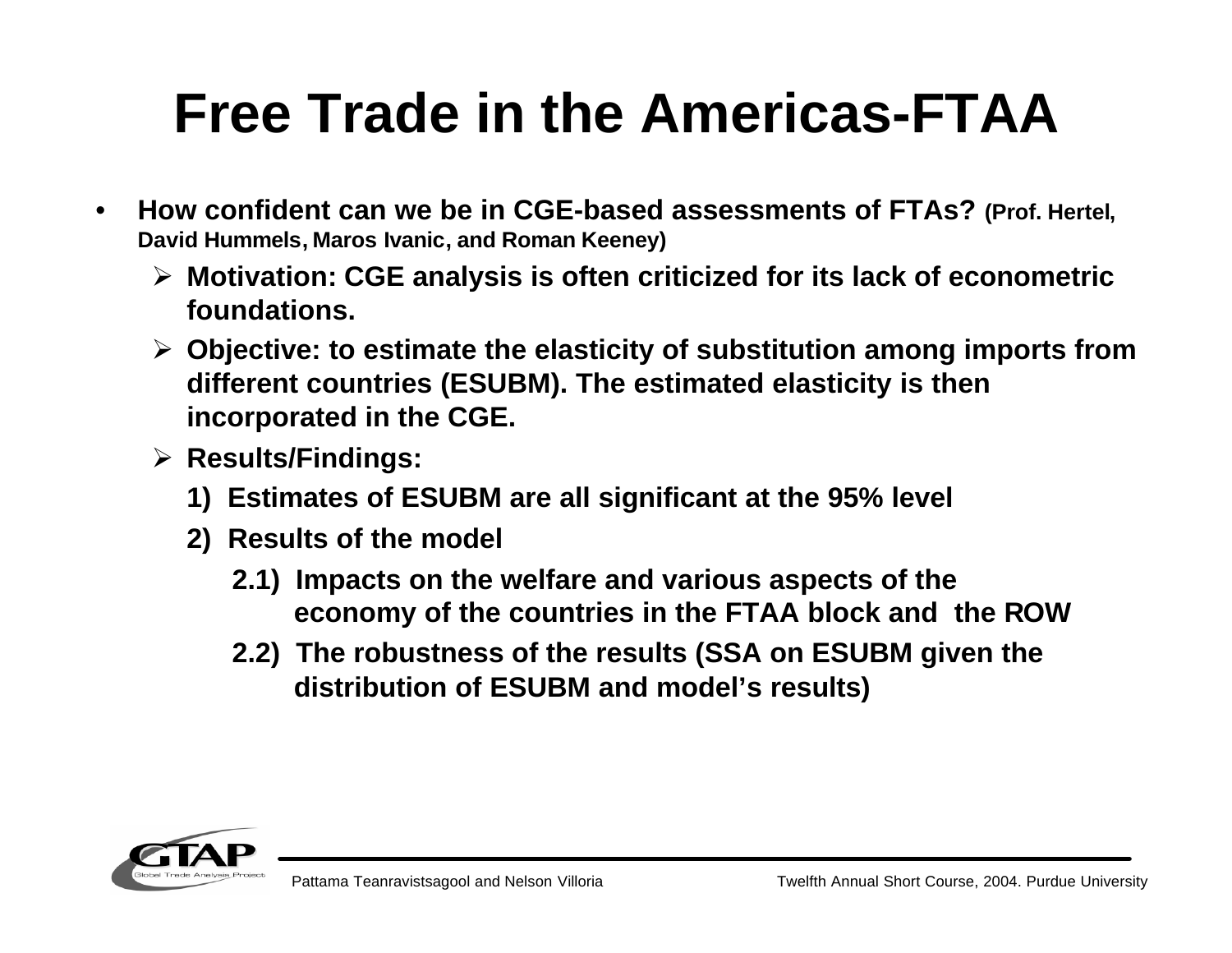- **Results of the model**
	- ÿ **Imports increase in all regions with FTAA**
	- ÿ **Robust result to variation in the trade elasticities**
	- ÿ **Welfare gain in 10 regions (with more than 95% confidence).**
	- ÿ **Argentina and rest of South America experience welfare losses** 
		- v **More competition from other FTAA members**
	- ÿ **The welfare impact of the FTAA on Colombia is uncertain** 
		- $\diamond$  **due to offsetting efficiency and term of trade effects.**
	- ÿ **The impacts on employment in most regions are predicted with confidence.**
- **Small application with 12 regions and 8 sectors**
	- ÿ **Pre-FTAA tariffs**
		- □ Most regions impose high import tariff on food and primary agriculture **and low tariffs on machinery and equipment and other manufactures**
		- □ On average Colombia imposes the highest import duty, particularly for food and **primary agriculture**
		- □ Most regions impose low import duty on machinery and equipment.
		- □ The US imposes low import tariff on Venezuela's, Chile's and other Andean Pact's **food, so as FTAA take place these region stand to lose preference they used to enjoy**
		- □ Brazil provides a strong protection for motor vehicles and parts.

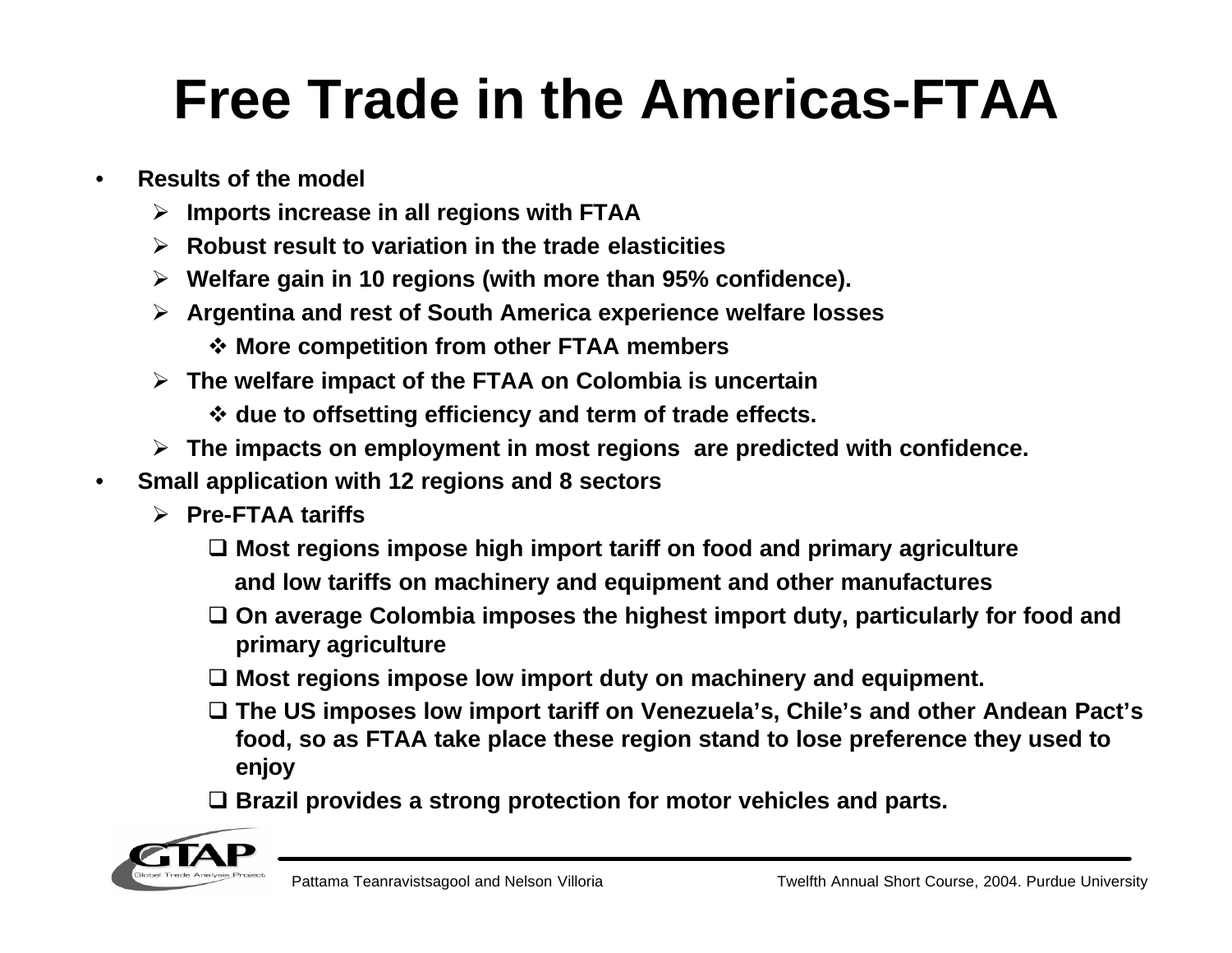**Small application**

| <b>Region</b> | <b>Allocative</b><br>efficiency | <b>TOT</b>  | <b>IS</b> | <b>Total</b> |
|---------------|---------------------------------|-------------|-----------|--------------|
| <b>NAM</b>    | 957.43                          | 4,853.31    | 400.78    | 6,211.52     |
| <b>XCM</b>    | 503.58                          | 837.99      | 157.56    | 1,499.13     |
| <b>COL</b>    | 956.78                          | $-622.69$   | $-65.77$  | 268.32       |
| <b>PER</b>    | 146.53                          | $-92.75$    | $-18.10$  | 35.68        |
| <b>VEN</b>    | $-11.99$                        | $-53.79$    | 59.14     | $-6.64$      |
| <b>XAP</b>    | 39.79                           | 7.29        | $-4.48$   | 42.60        |
| <b>ARG</b>    | 6.65                            | $-45.86$    | $-46.89$  | $-86.11$     |
| <b>BRA</b>    | 1,334.80                        | 230.30      | $-45.13$  | 1,519.97     |
| <b>CHIL</b>   | $-58.40$                        | 77.80       | $-9.46$   | 9.94         |
| <b>URY</b>    | 4.25                            | $-8.40$     | $-8.50$   | $-12.65$     |
| <b>XSM</b>    | 12.55                           | $-49.12$    | $-45.82$  | $-82.40$     |
| <b>ROW</b>    | $-1,747.02$                     | $-5,171.82$ | $-377.86$ | $-7,296.69$  |



Pattama Teanravistsagool and Nelson Villoria Tubecon Twelfth Annual Short Course, 2004. Purdue University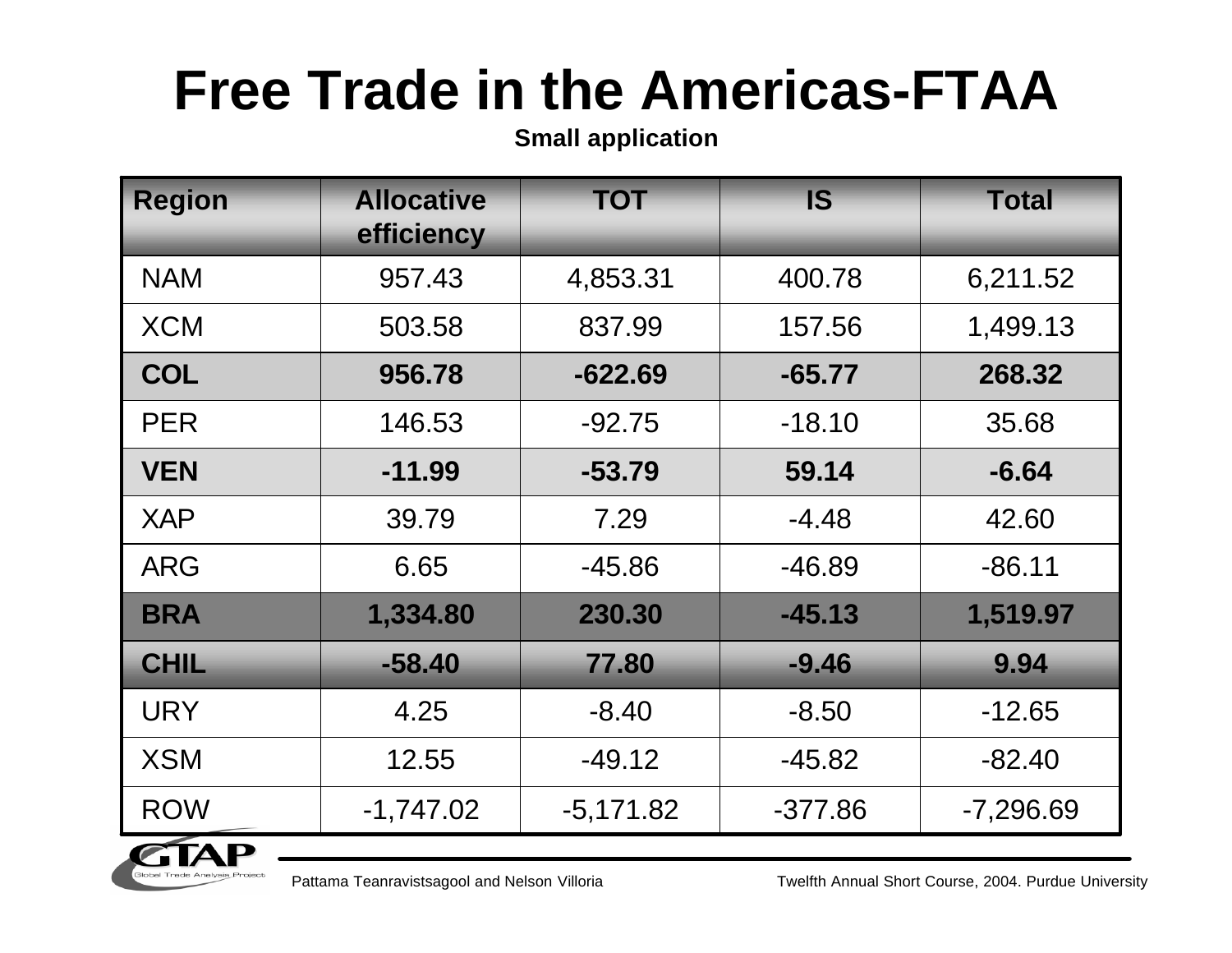- It's argued that greater disciplines in **FTAA – Ext. 1** domestic support (cuts, caps or elimination) will reduce world price distortions in main food staples (higher prices)
- The issue of agricultural domestic support is a global one, however, it appears as a central stumbling stone for progressing FTAA negotiations
- The US is reluctant o extend any commitment in the area of DS out of the WTO – Countries like Brazil won't go farther in trade negotiations as long as subsidies remain pervasive in US agriculture

Objective:

• To find out which would be the welfare gains for eliminating Ag. Domestic Support in the FTAA context



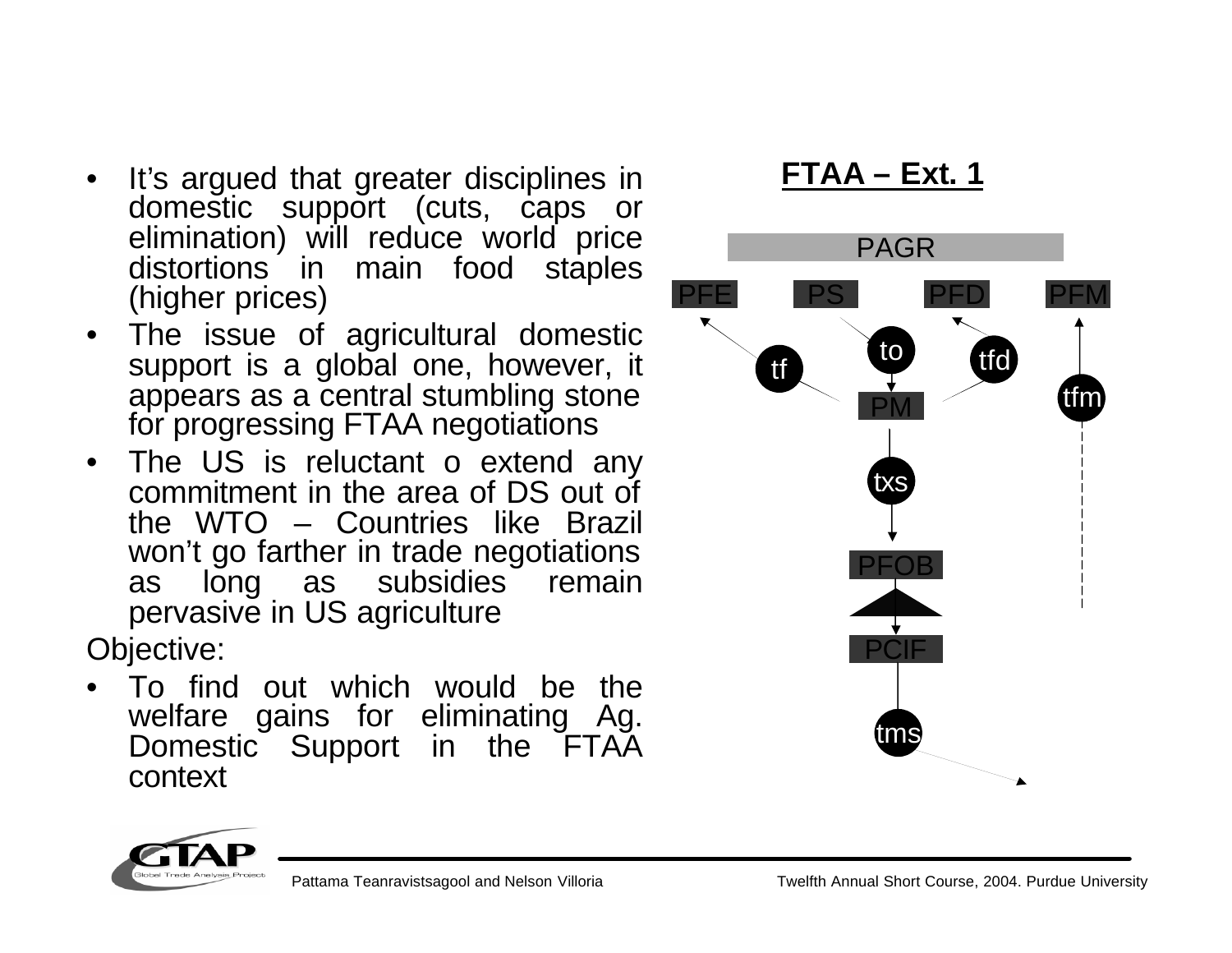

#### -Changes in FTAA welfare after eliminating Ag. Domestic Support (EV, m dollars)

|            | Volume of merchandise imports, by region |         |         |             | Volume of merchandise exports, by region |       |           |            | Industry Output of PAGR in each region (qo) |                       |         |
|------------|------------------------------------------|---------|---------|-------------|------------------------------------------|-------|-----------|------------|---------------------------------------------|-----------------------|---------|
| giwreg     | (Sim)                                    | tms     | DS      | gxwreg      | (Sim)                                    | tms   | <b>DS</b> |            | qo[PAGR*] (Sim)                             | Subtotal 1 Subtotal 2 |         |
| <b>NAM</b> | 2.79                                     | 2.85    | $-0.05$ | <b>NAM</b>  | 2.53                                     | 2.52  | 0.01      | <b>NAM</b> | $-1.94$                                     | $-0.05$               | $-1.89$ |
| <b>XCM</b> | 13.25                                    | 13.29   | $-0.04$ | <b>XCM</b>  | 9.35                                     | 9.62  | $-0.27$   | <b>XCM</b> | $-2.21$                                     | $-2.96$               | 0.75    |
| <b>COL</b> | 17.41                                    | 17.22   | 0.19    | <b>ICOL</b> | 22.43                                    | 22.48 | $-0.05$   | <b>COL</b> | $-3.5$                                      | $-4.13$               | 0.63    |
| <b>PER</b> | 13.76                                    | 13.8    | $-0.04$ | <b>IPER</b> | 15.34                                    | 15.36 | $-0.02$   | <b>PER</b> | $-0.63$                                     | $-1.03$               | 0.41    |
| <b>VEN</b> | 7.10                                     | 7.19    | $-0.09$ | <b>VEN</b>  | 2.73                                     | 2.7   | 0.02      | <b>VEN</b> | $-0.62$                                     | $-0.94$               | 0.32    |
| <b>XAP</b> | 8.08                                     | 7.89    | 0.19    | <b>XAP</b>  | 6.86                                     | 6.97  | $-0.11$   | <b>XAP</b> | 0.9                                         | 0.32                  | 0.58    |
| <b>ARG</b> | 5.98                                     | 5.8     | 0.18    | <b>ARG</b>  | 5.39                                     | 5.45  | $-0.06$   | <b>ARG</b> | 1.19                                        | 0.96                  | 0.23    |
| <b>BRA</b> | 10.22                                    | 9.99    | 0.23    | <b>BRA</b>  | 9.03                                     | 9.13  | $-0.11$   | <b>BRA</b> | 1.63                                        | 1.35                  | 0.28    |
| <b>CHL</b> | 8.99                                     | 8.96    | 0.04    | <b>ICHL</b> | 7.48                                     | 7.53  | $-0.05$   | <b>CHL</b> | 0.11                                        | $-0.44$               | 0.56    |
| <b>URY</b> | 2.55                                     | 2.5     | 0.04    | <b>URY</b>  | 2.13                                     | 2.23  | $-0.1$    | URY        | 0.6                                         | 0.37                  | 0.24    |
| <b>XSM</b> | 6.38                                     | 6.36    | 0.02    | <b>XSM</b>  | 5.4                                      | 5.53  | $-0.13$   | <b>XSM</b> | 0.39                                        | $-0.06$               | 0.45    |
| <b>ROW</b> | (0.29)                                   | $-0.26$ | $-0.03$ | <b>ROW</b>  | 0.03                                     | 0.06  | $-0.03$   | <b>ROW</b> | 0.25                                        | $-0.08$               | 0.33    |

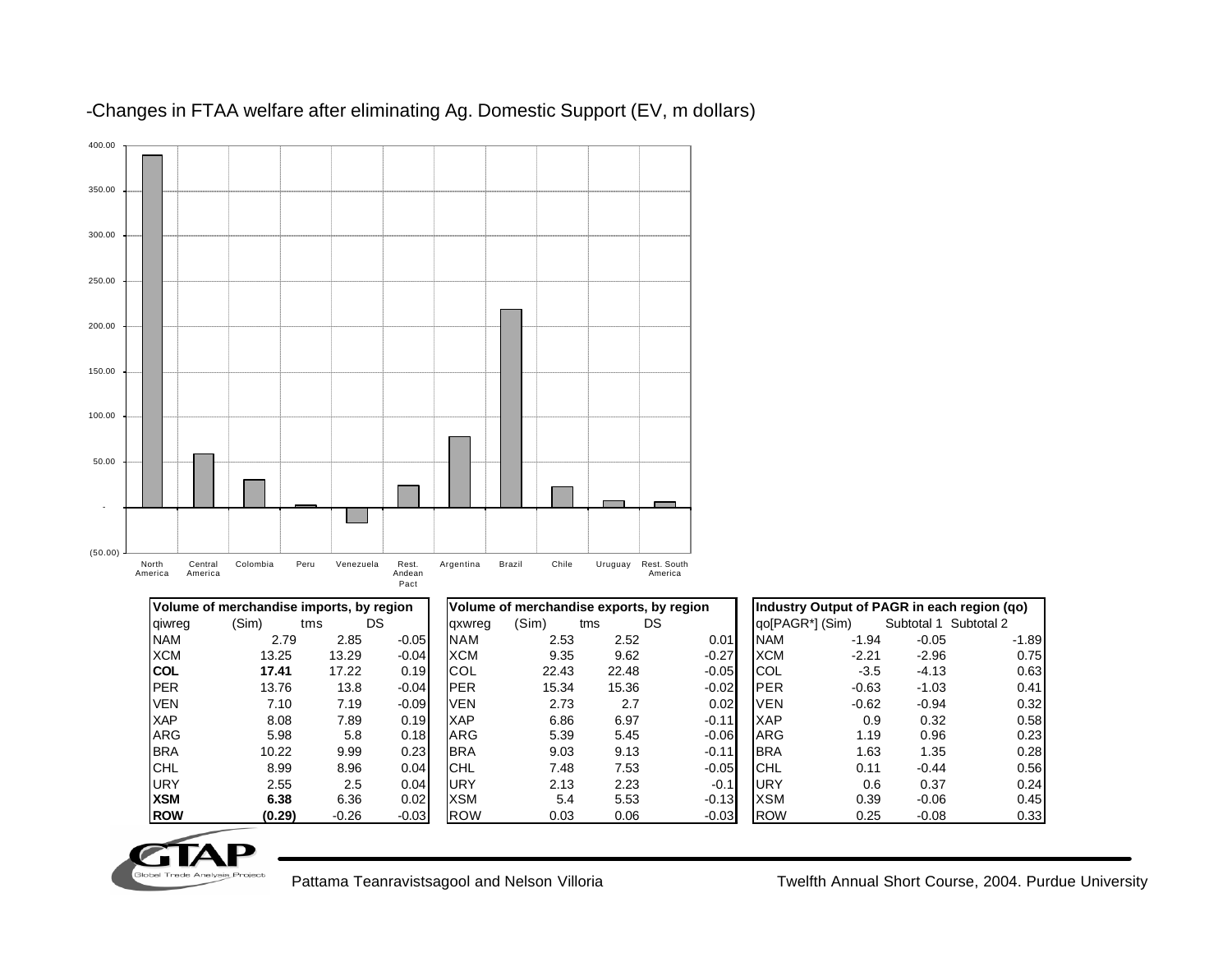### Changes in welfare sources after introducing Ag. Domestic support elimination (\$ million)

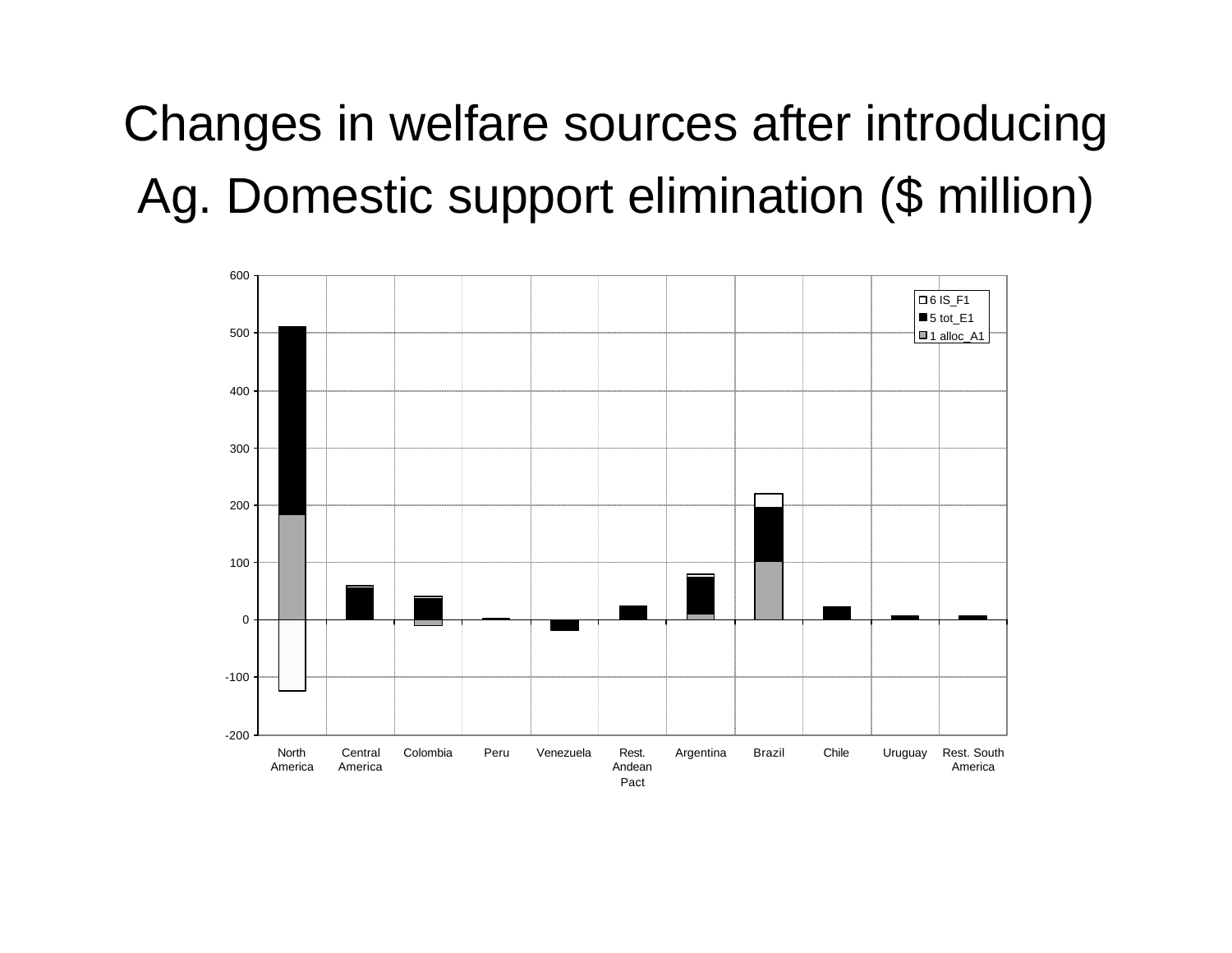## FTAA and export taxes

#### Amer Ahmed and Misa Okabe



Twelfth Annual Short Course, 2004. Purdue University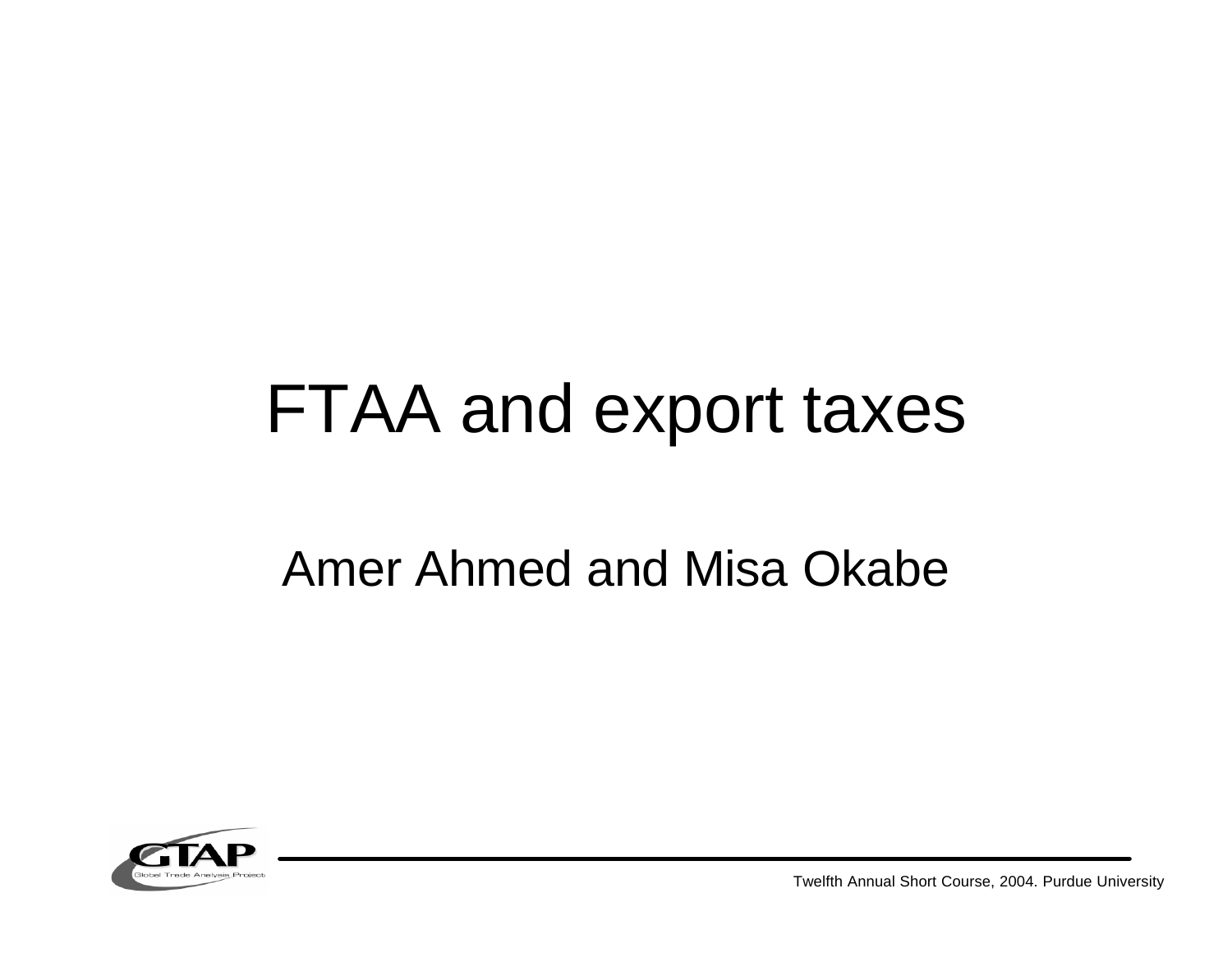## **FTAA – Export Tax Shock**

- **Motivation: Does welfare change further with export tax removal?**
- **Experiment: initial experiment left export side distortions - taxes and subsidies; we want to remove taxes**

Tariff Removal (Base sim) + Export tax removal (Our sim!!)

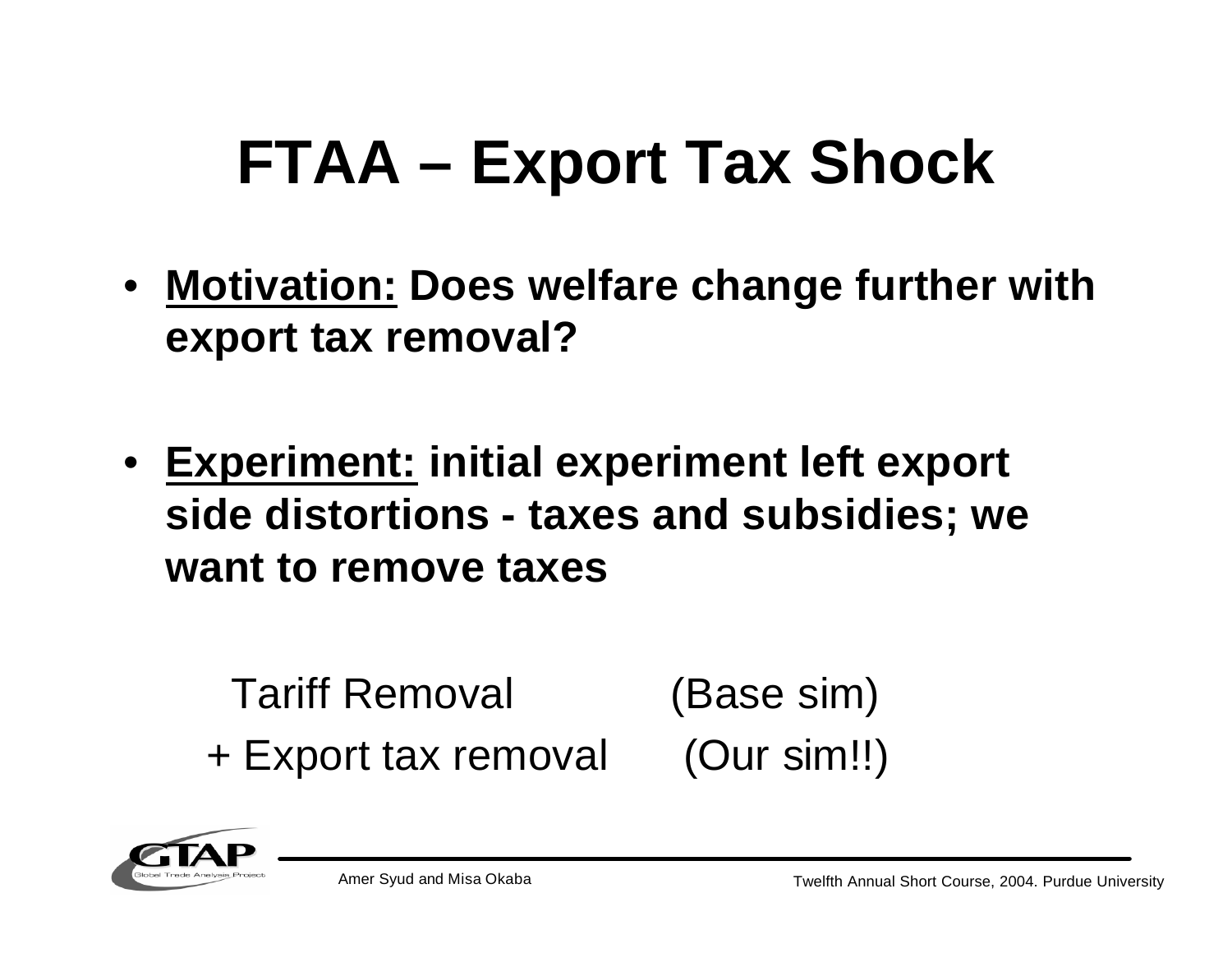## **Examples of Export Taxes/Subsidies**

- Export taxes increase the world market price of the commodity.  $-$  RTXS(TWL, URY, XAP) = 19.58
- Export subsidies decrease the world market price of the commodity.  $-$  RTXS (PAGR, BRA, NAM) =  $-16.63$
- The shock sets all positive values to zero and leaves negative values in place.

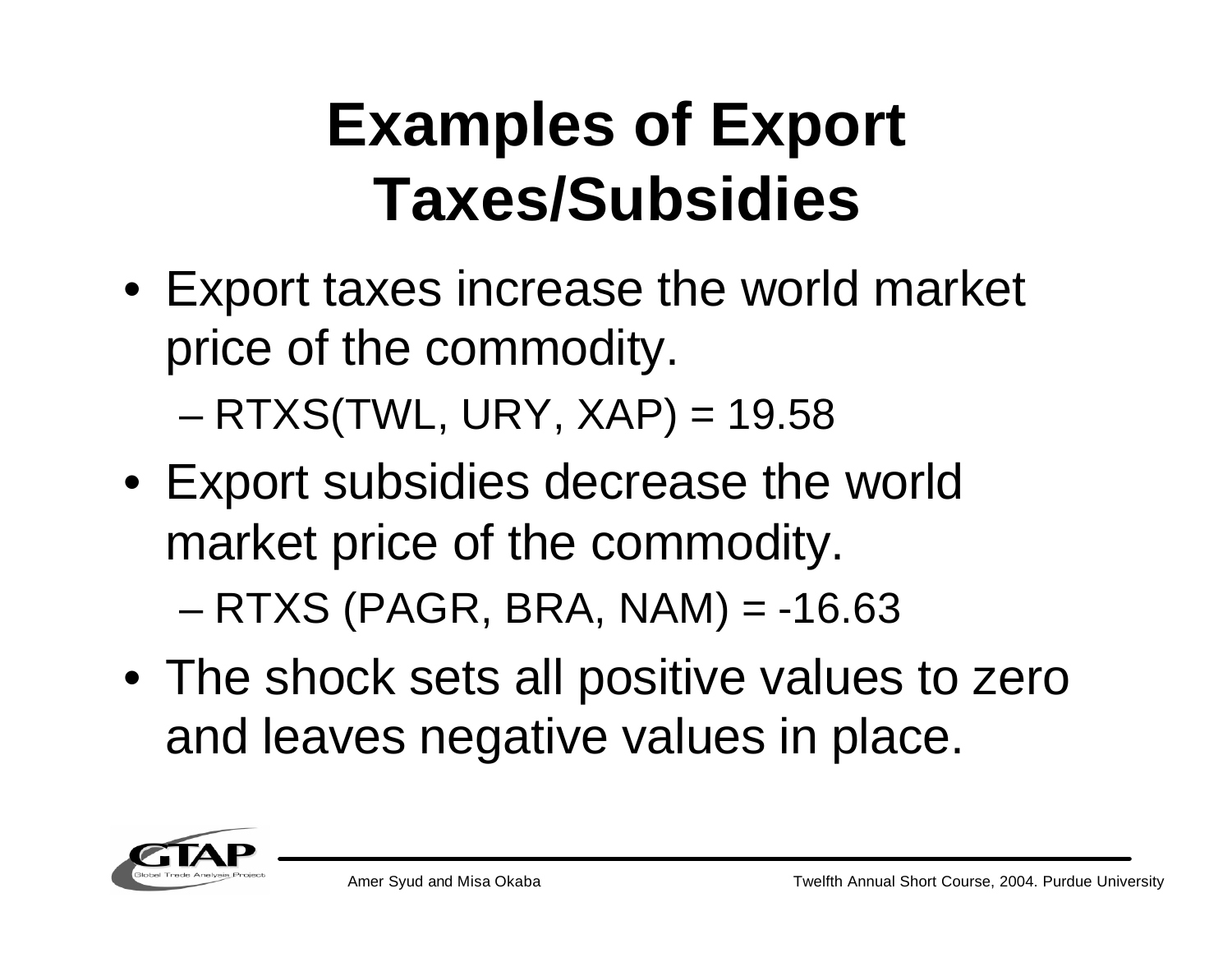## **Welfare Change at a Glance \$ million**

|               |            | <b>FTAA/import tariffs</b> |            | <b>FTAA/import tariffs and export taxes</b> |
|---------------|------------|----------------------------|------------|---------------------------------------------|
|               | <b>TOT</b> | Total                      | <b>TOT</b> | Total                                       |
| 1 NAM         | 4853.3     | 6211.5                     | 5358.6     | 6886.9                                      |
| 2 XCM         | 837.99     | 1499.1                     | 836.95     | 1629.3                                      |
| 3 COL         | $-622.7$   | 268.32                     | $-728.3$   | 288.19                                      |
| 4 PER         | $-92.75$   | 35.68                      | $-80.69$   | 66.49                                       |
| 5 VEN         | $-53.79$   | $-6.64$                    | $-23.25$   | 8.31                                        |
| 6 XAP         | 7.29       | 42.6                       | 11.2       | 63.67                                       |
| 7 ARG         | $-45.86$   | $-86.11$                   | 87.79      | 18.47                                       |
| 8 BRA         | 230.3      | 1520                       | $-73.09$   | 1977.2                                      |
| 9 CHL         | 77.8       | 9.94                       | 112.91     | 46.42                                       |
| <b>10 URY</b> | $-8.4$     | $-12.65$                   | 29.16      | 27.24                                       |
| <b>11 XSM</b> | $-49.12$   | $-82.4$                    | 109.52     | 128.55                                      |
| 12 ROW        | $-5172$    | $-7297$                    | $-5673$    | $-8178$                                     |

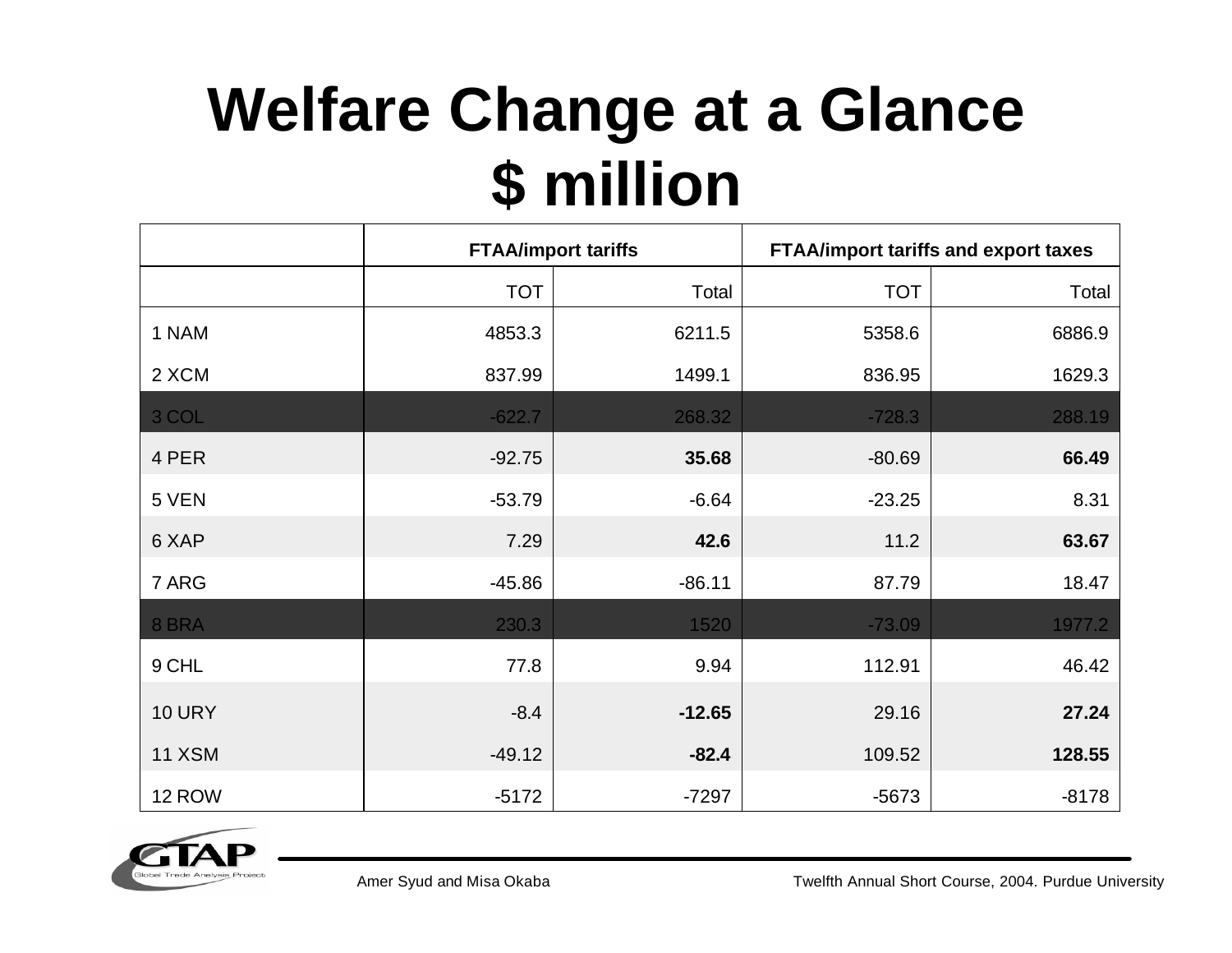| <b>Welfare decomposition</b> |                              |  |  |
|------------------------------|------------------------------|--|--|
| Allocative efficiency effect | -Terms of Trade Effect-      |  |  |
| Technology effect            |                              |  |  |
| Endowment effect             | Subtotal 1: changes from tms |  |  |
| Terms of trade effect        | Subtotal 2: changes from txs |  |  |

|               | Subtotal 1 | Subtotal 2 | TOT, %<br>change |
|---------------|------------|------------|------------------|
| Uruguay       | $-0.187$   | 0.697      | 0.510            |
| <b>Brazil</b> | 0.677      | $-0.797$   | $-0.120$         |

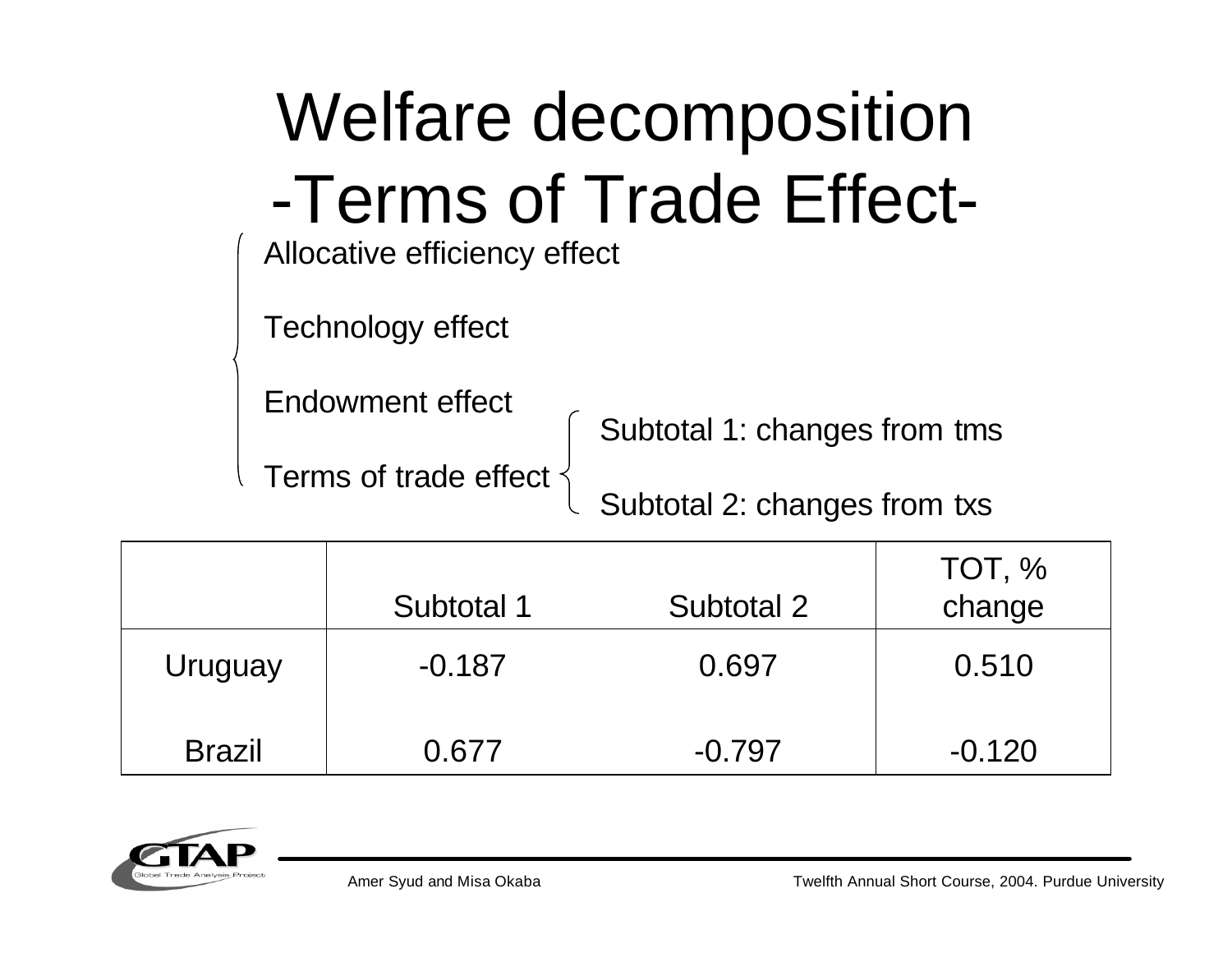## **URY – Terms of Trade, % change**

|                           | <b>FTAA</b> | <b>FTAA and</b><br>export<br>taxes |
|---------------------------|-------------|------------------------------------|
|                           |             |                                    |
| $Tot = psw - pdw$         | $-0.186$    | 0.509                              |
| psw                       | $-0.336$    | $-0.51$                            |
| (subtotal from tms shk)   |             | $-0.288$                           |
| (subtotal from txs shock) |             | $-0.228$                           |
| pdw                       | $-0.15$     | $-1.014$                           |
| (subtotal from tms shk)   |             | $-0.096$                           |
| (subtotal from txs shock) |             | $-0.918$                           |

- URY's pfob and pcif is seen to fall in the case of sectors with significant export subsidies.
- The fall in pfob and pcif drive the decline in psw and pdw respectively.
- Since pdw > psw, by a significant margin, there is a lower price and higher demand of URY's exports.

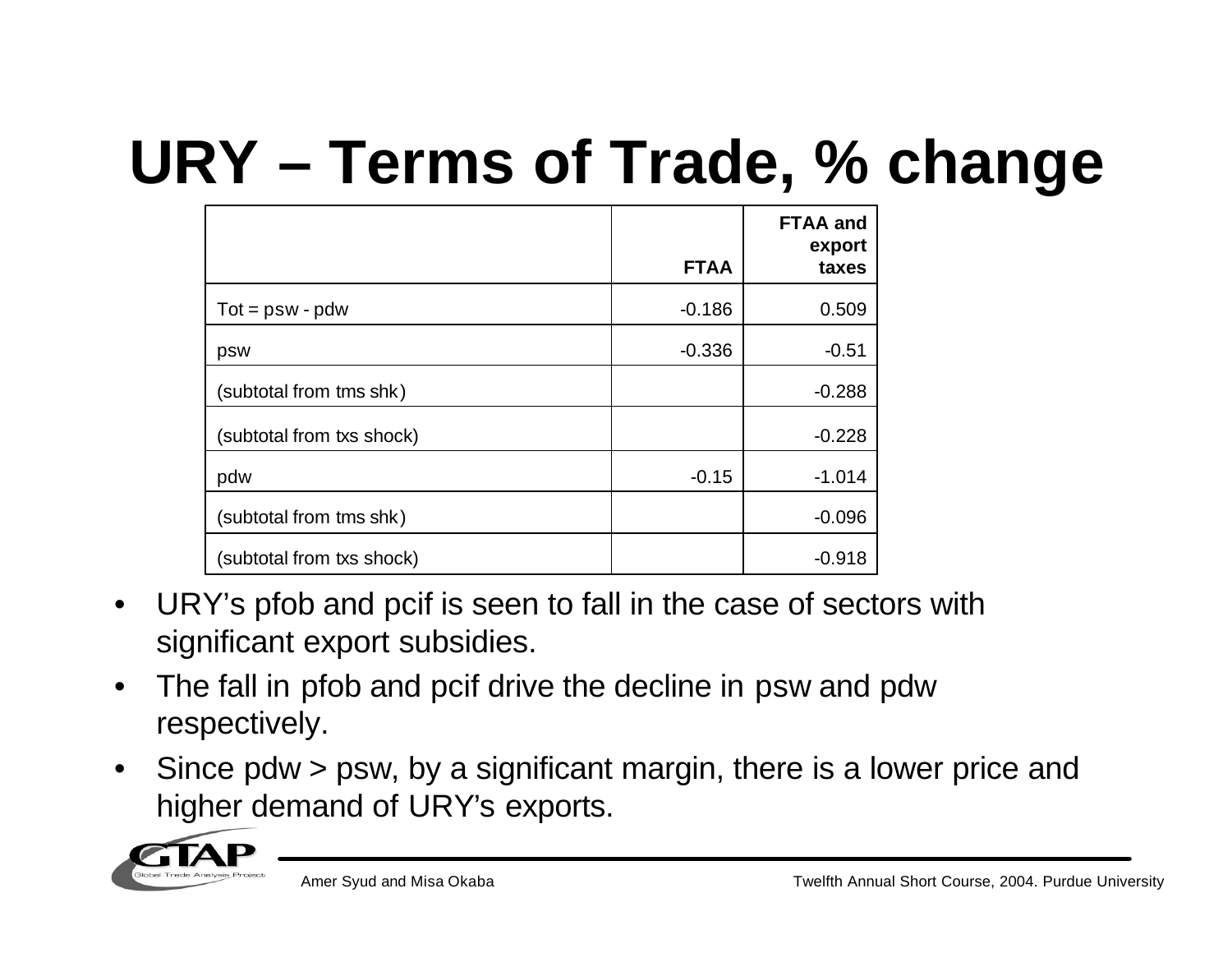### **Conclusions**

- All countries experienced positive welfare changes.
- Countries with significant export taxes experienced changes in welfare through positive changes terms of trade effects, e.g. Uruguay.
- Countries like Brazil, who had export subsidies, experienced negative changes in terms of trade effects of EV.
- Allocative efficiency effects can be looked into for further study.

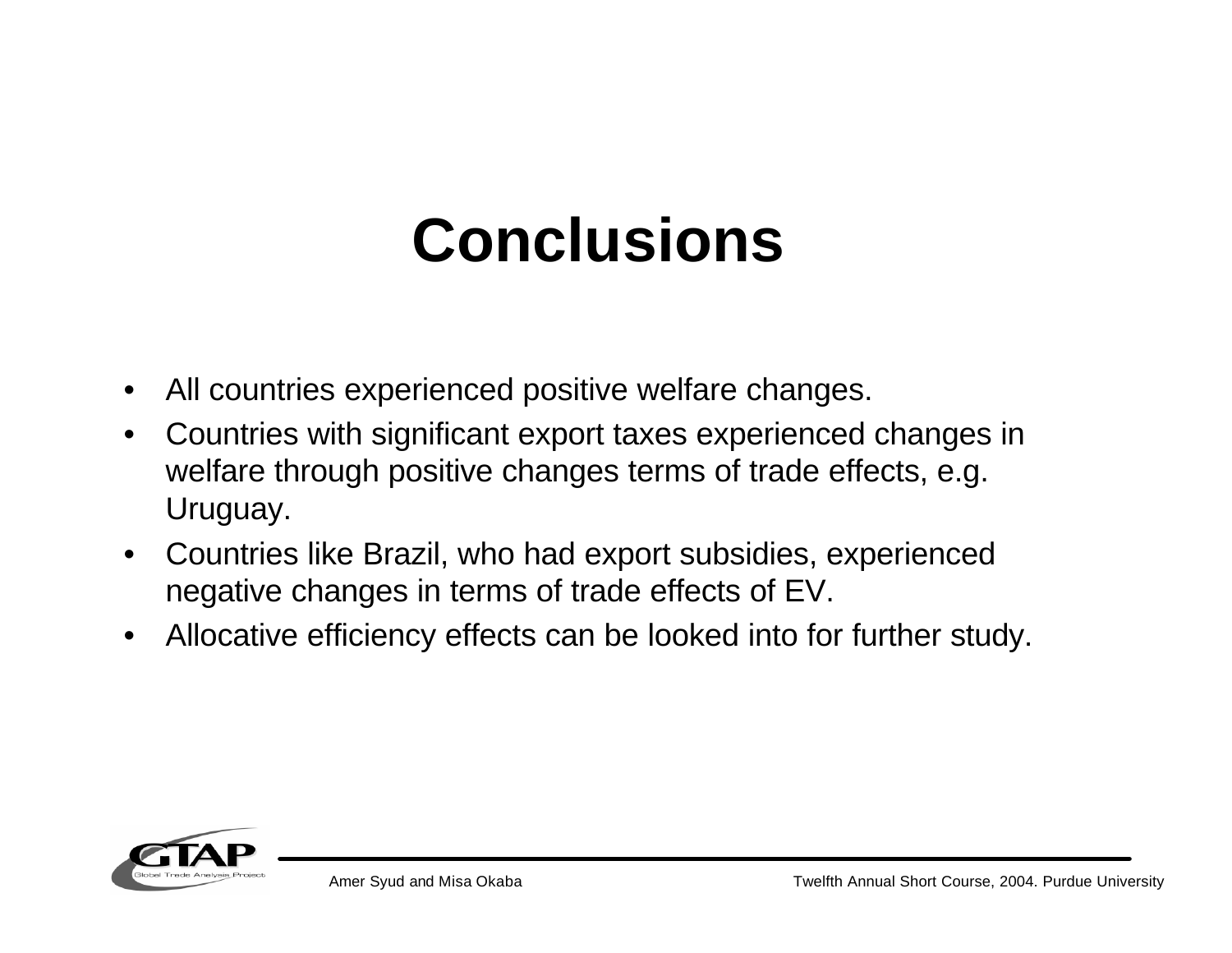## FTAA with Unemployment

#### Alvaro Durand-Morat and Patrick Osakwe



Twelfth Annual Short Course, 2004. Purdue University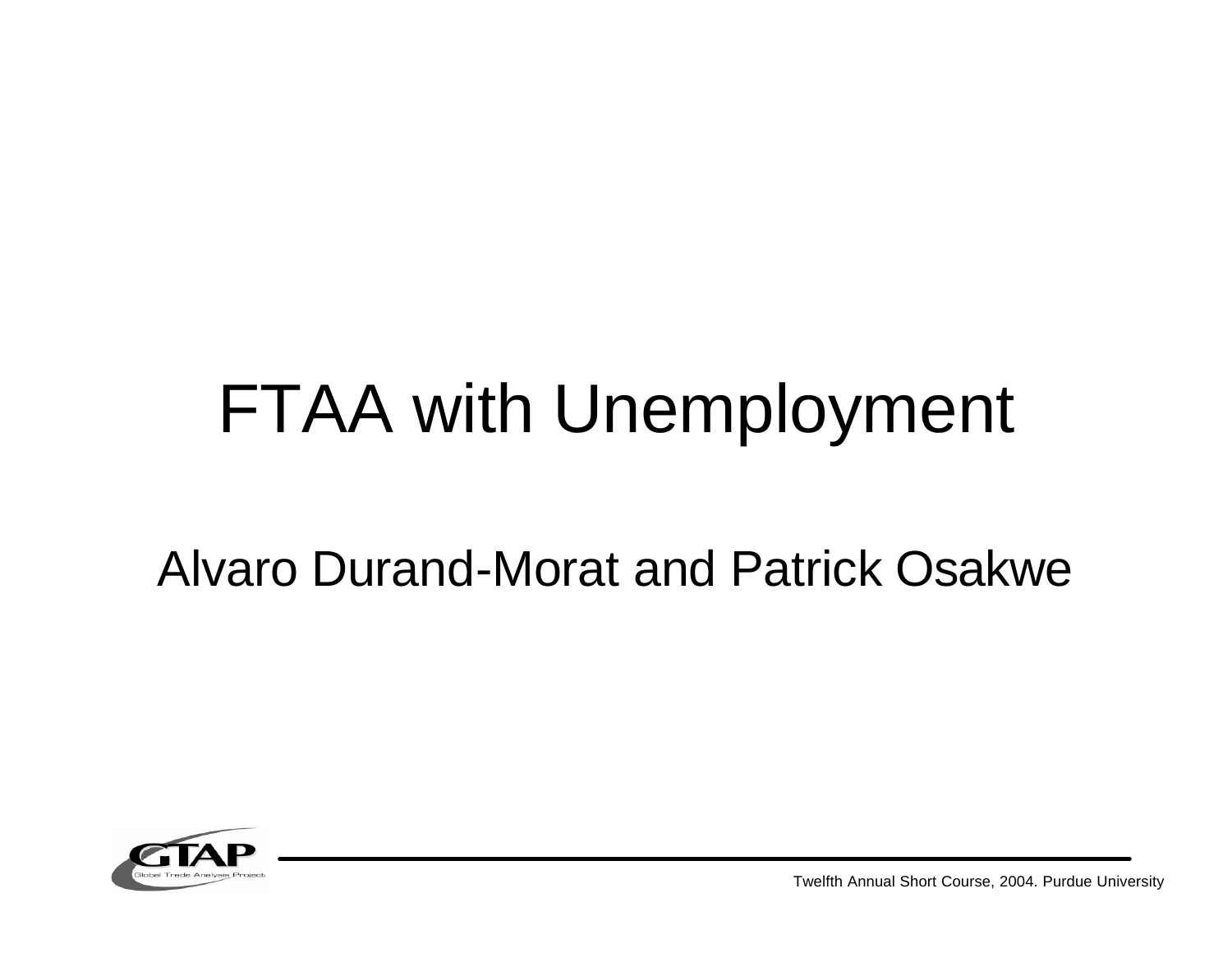## **FTAA with Unemployment**

- **The objective is to account for unemployment of unskilled labor**
- **Why is this important?**
- **How can unemployment be incorporated?**
- **Endogenous approach**
	- **Efficiency wages**
	- **Implicit contracts**
	- **Labor turnover**
- **Exogenous approach**

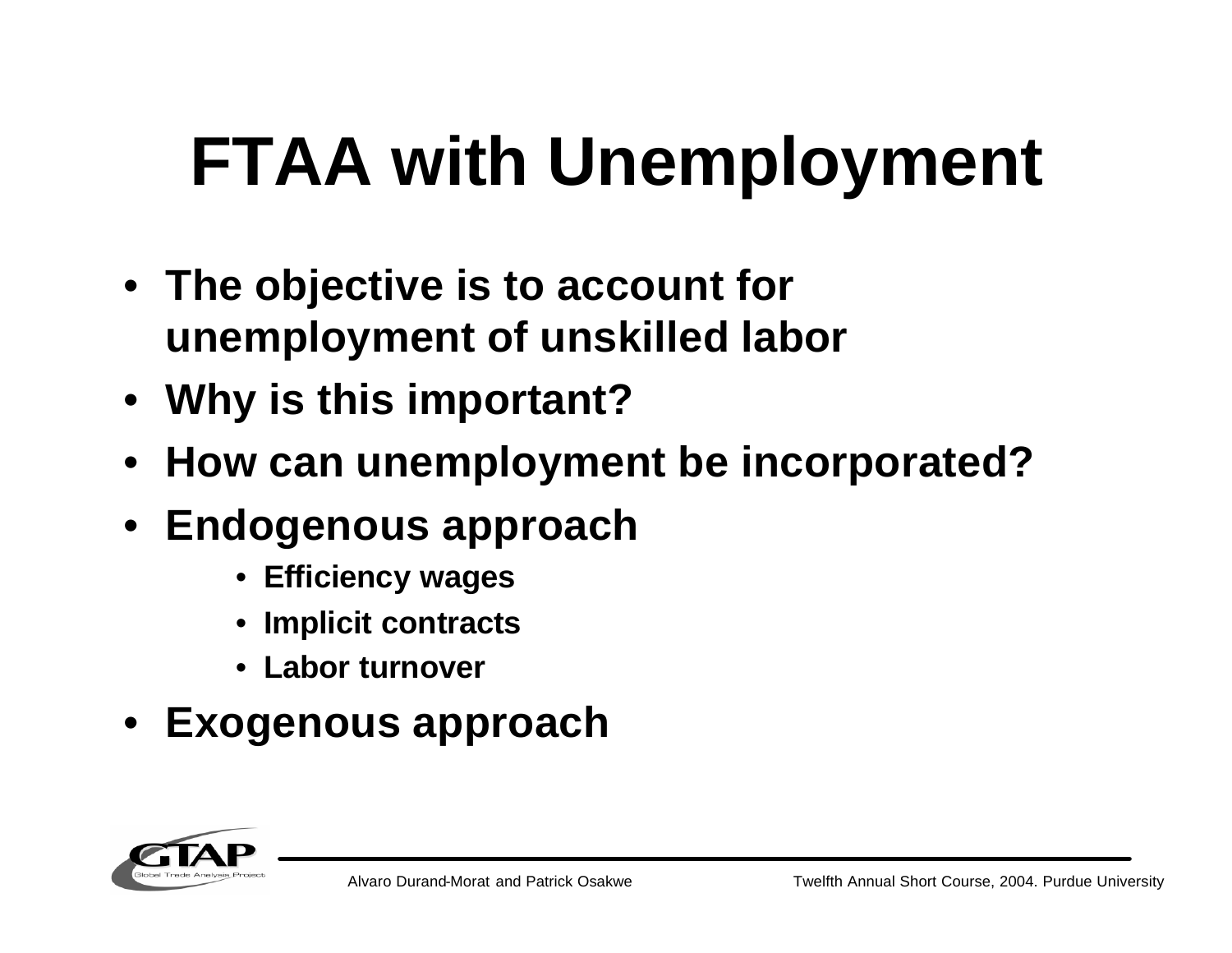# **FTAA with Unemployment**

- **Exogenous approach:**
	- **Fixed real wage with tax replacement Swap qo("unsklab" , "XCM") = pfactreal("unsklab" , "XCM") Swap tp("XCM") = Del\_ttaxr("XCM")**
- **Rationale for fixing wages:**
	- **Government legislation**
	- **Union behavior**

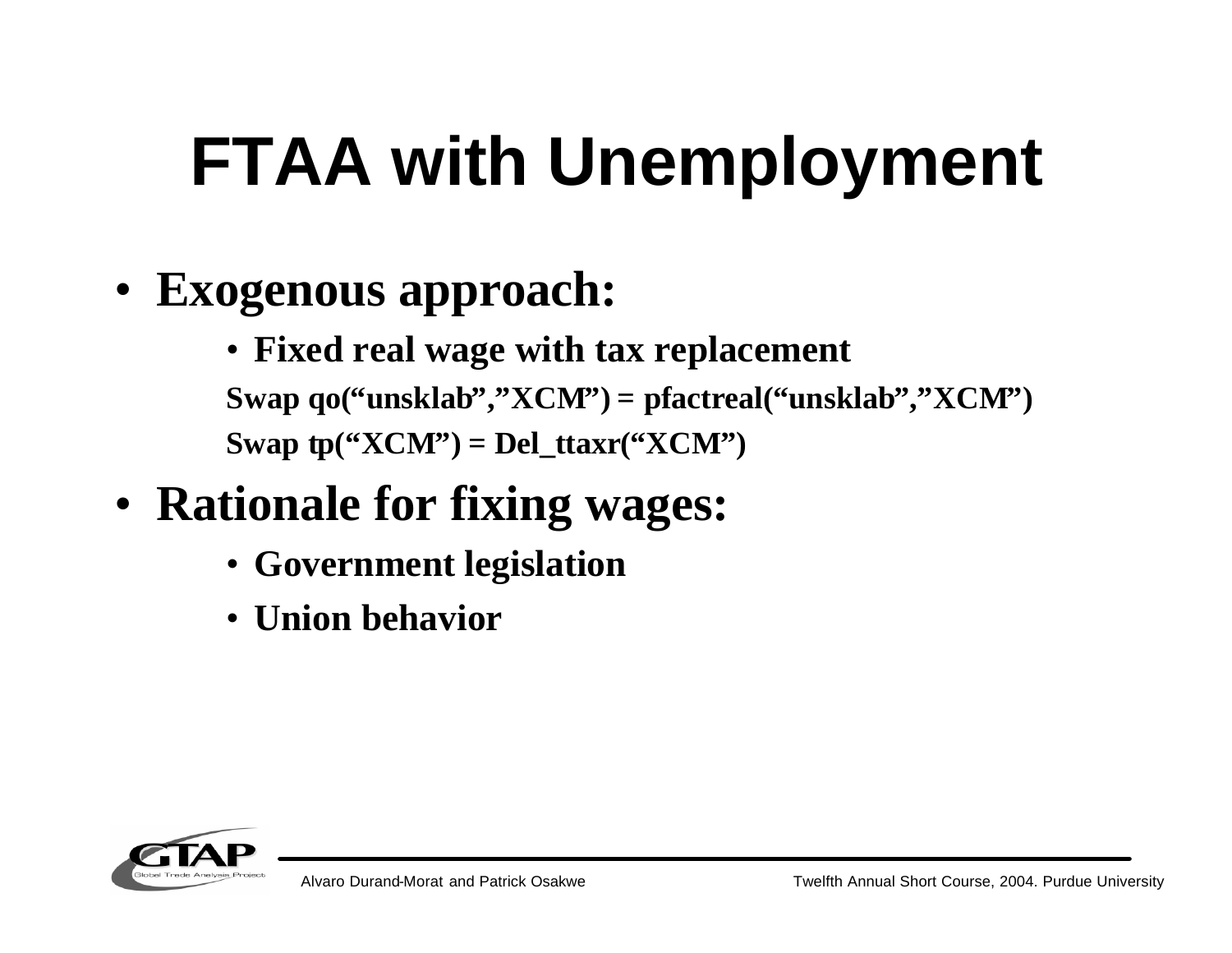## **FTAA with Unemployment Welfare Effect (\$ million)**

|                          | Full              | <b>Unemployment</b> |
|--------------------------|-------------------|---------------------|
|                          | <b>Employment</b> | <b>Scenario</b>     |
|                          | <b>Scenario</b>   |                     |
| <b>Total welfare</b>     | 1,499.1           | 2,291.2             |
| <b>Allocative Effect</b> | 503.6             | 639.5               |
| <b>Endowment Effect</b>  | $\mathbf \theta$  | 629.7               |
| <b>ToTrade Effect</b>    | 995.6             | 1,022.4             |



Alvaro Durand-Morat and Patrick Osakwe Twelfth Annual Short Course, 2004. Purdue University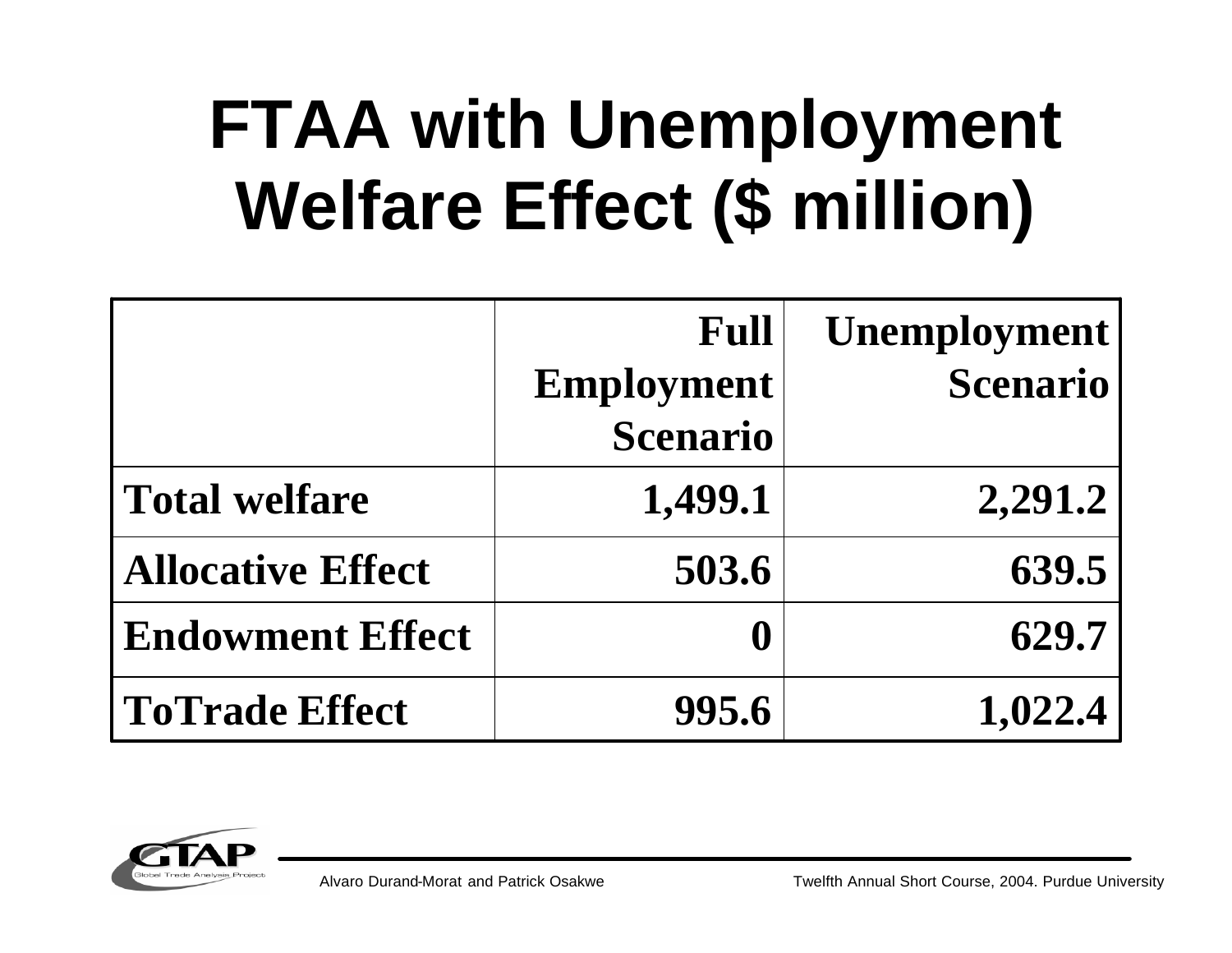## **FTAA with Unemployment Impact on GDP (\$ million)**

|                    | <b>Full Employment</b><br><b>Scenario</b> | <b>Unemployment</b><br><b>Scenario</b> |
|--------------------|-------------------------------------------|----------------------------------------|
| <b>GDP</b>         | 95,731                                    | 100,340                                |
| <b>Consumption</b> | 80,640                                    | 85,011                                 |
| <b>Investment</b>  | 25,311                                    | 25,608                                 |
| Government         | 11,862                                    | 12,515                                 |
| <b>Net Exports</b> | $-22,082$                                 | $-22,794$                              |

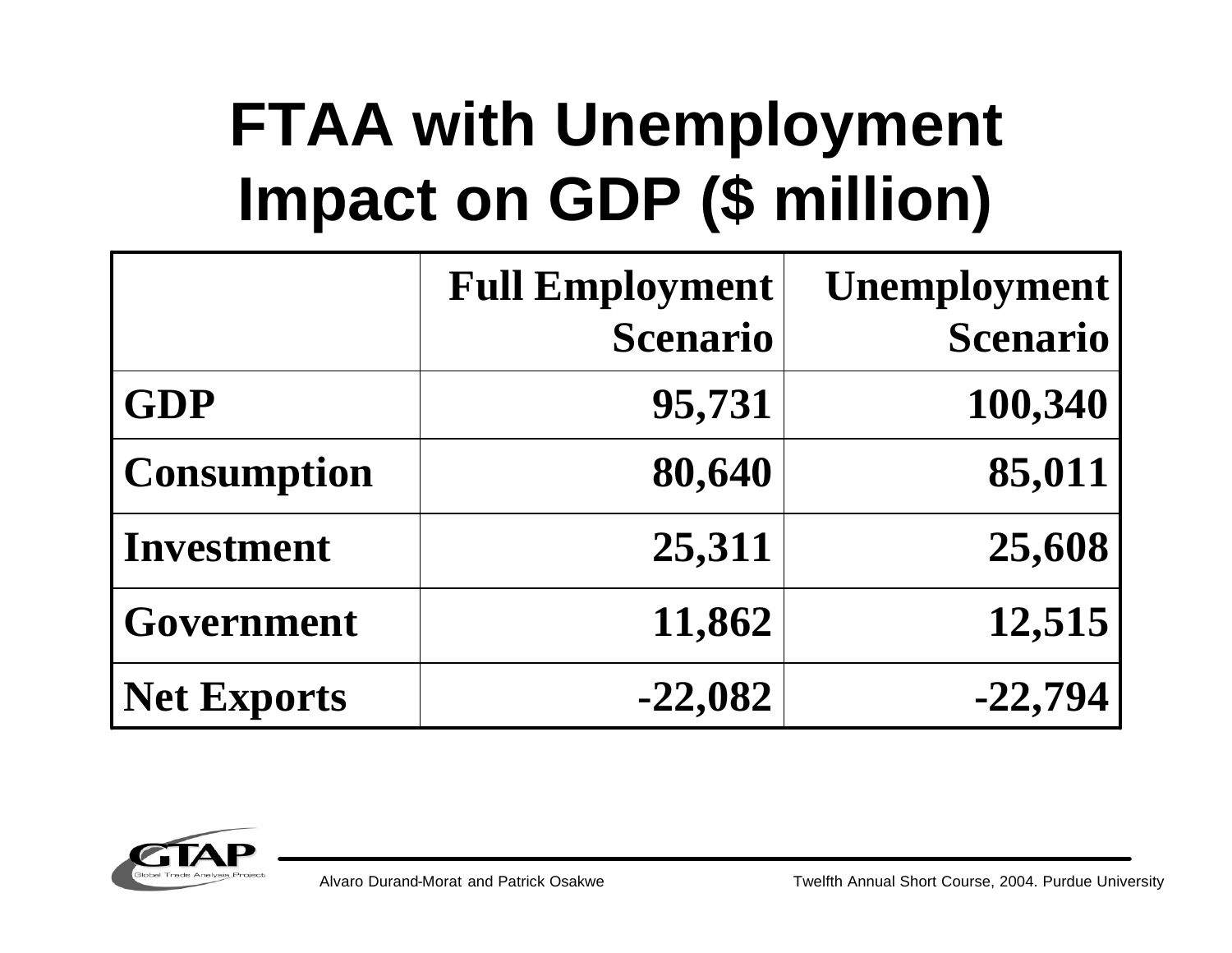## **FTAA with Unemployment Conclusions**

- **Impact of FTAA varies depending on labor market assumptions.**
- **In the case of XCM, unemployment magnifies the welfare gains.**
- **Most of the adjustments occur in the service sector, which accounts for almost 50 percent of GDP.**

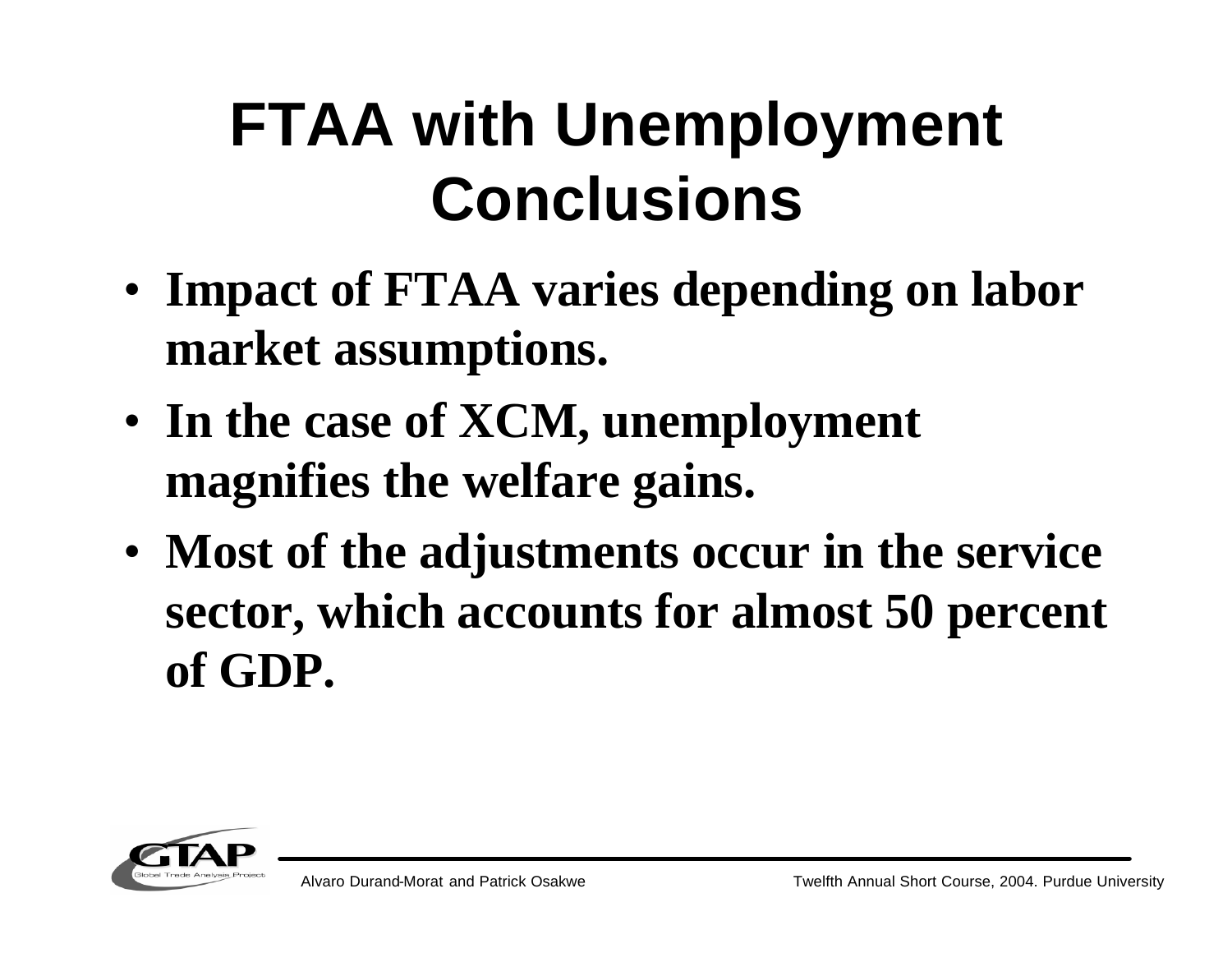## FTAA with unskilled labor sluggish

### Nizwar Syafa'At and Atsuyuki Uebayash



Twelfth Annual Short Course, 2004. Purdue University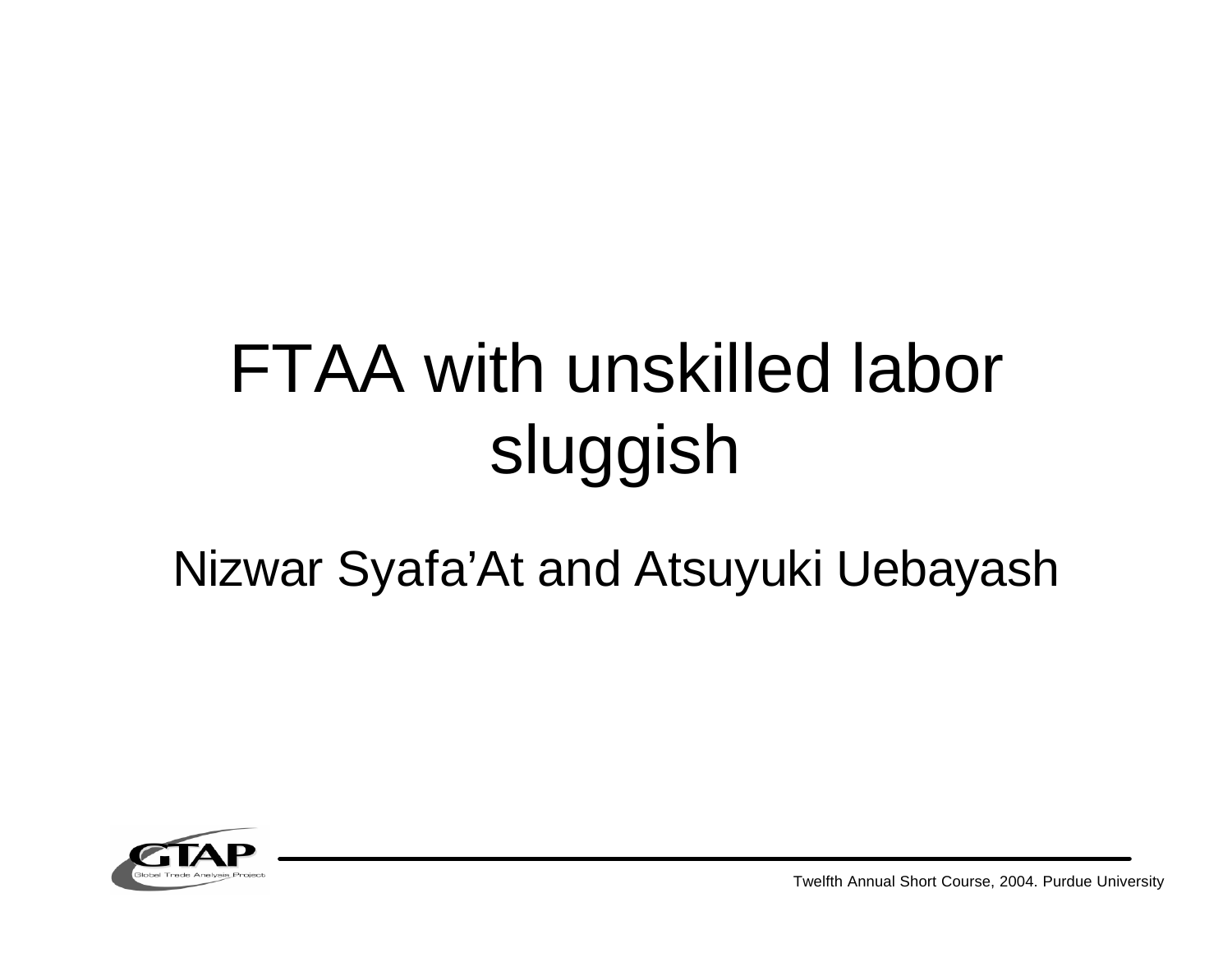- **Motivation – FTAA with unskilled labor sluggish**
- **Micro Economic Effects – Does the FTAA with sluggish labor affect wages?**
- **Macro Economic Effects – Does the FTAA with sluggish labor affect GDP and Welfare?**
- **How FTAA with sluggish unskilled labor was implemented**
	- **GTAP Parameters changed from;**
		- **SLUG(unskilled labor) = 0 and ETRAE(unskilled labor)=0**
	- **to**
		- **SLUG(unskilled labor) = 1, and**
		- **ETRAE(unskilled labor) = -1**
- **As a result sectoral wages, pmes(i,j,r), would be different by j**

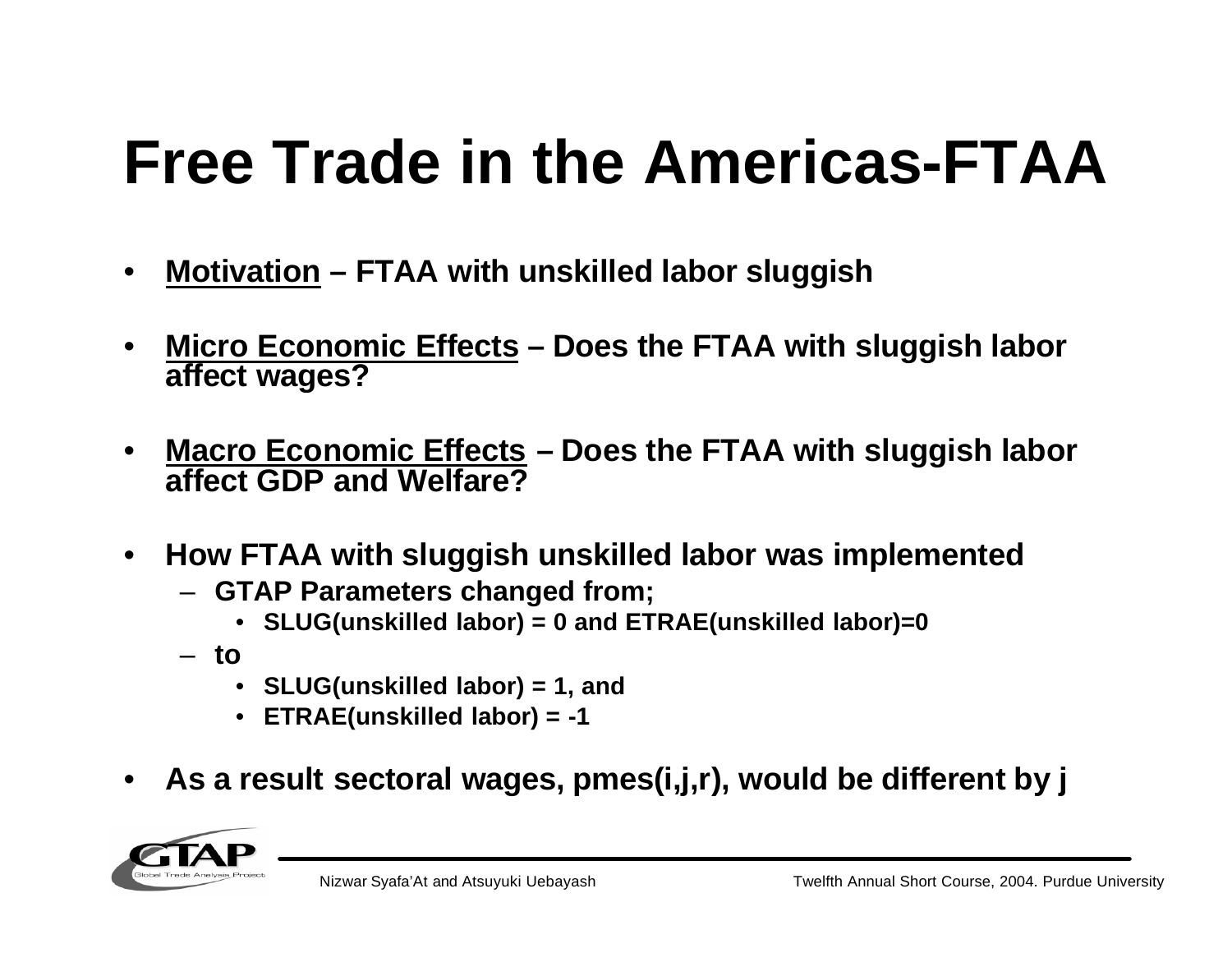### **% Changes in average Wage of Unskilled Labor by Region**





Nizwar Syafa'At and Atsuyuki Uebayash Twelfth Annual Short Course, 2004. Purdue University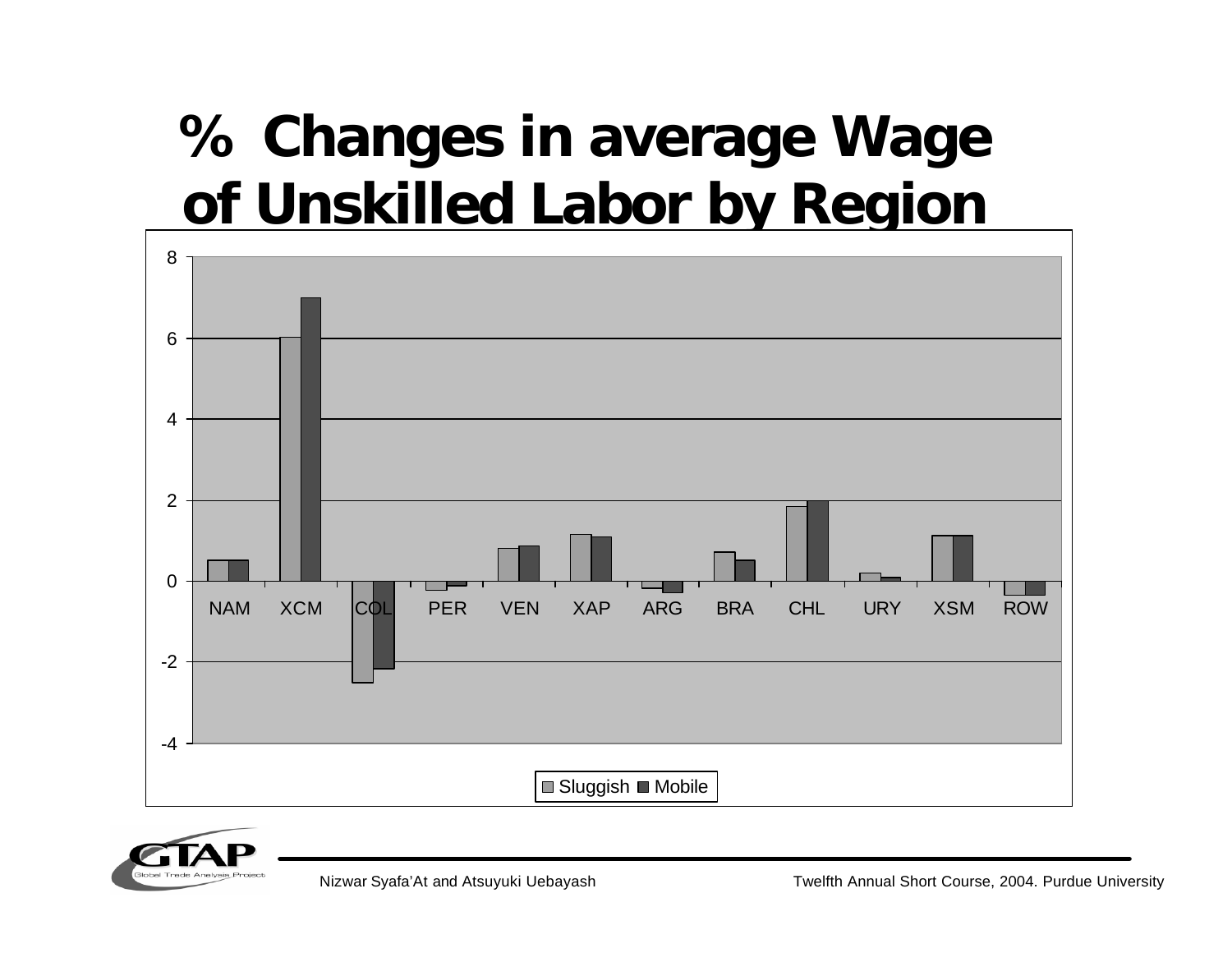#### **FTAA/sluggish unskilled labor: Percent Changes in Wages of Unskilled Labor by Sector for Central America and Caribbean**

| <b>PAGR</b>  | 3.43  |
|--------------|-------|
| <b>PRIM</b>  | 2.34  |
| <b>FOOD</b>  | 4.55  |
| <b>TWL</b>   | 21.13 |
| <b>MAEQ</b>  | 3.36  |
| <b>MVH</b>   | 3.32  |
| <b>MNFC</b>  | 2.66  |
| <b>SVCS</b>  | 6.29  |
| Average wage | 6.01  |



*FTAA/Mobile 6.99*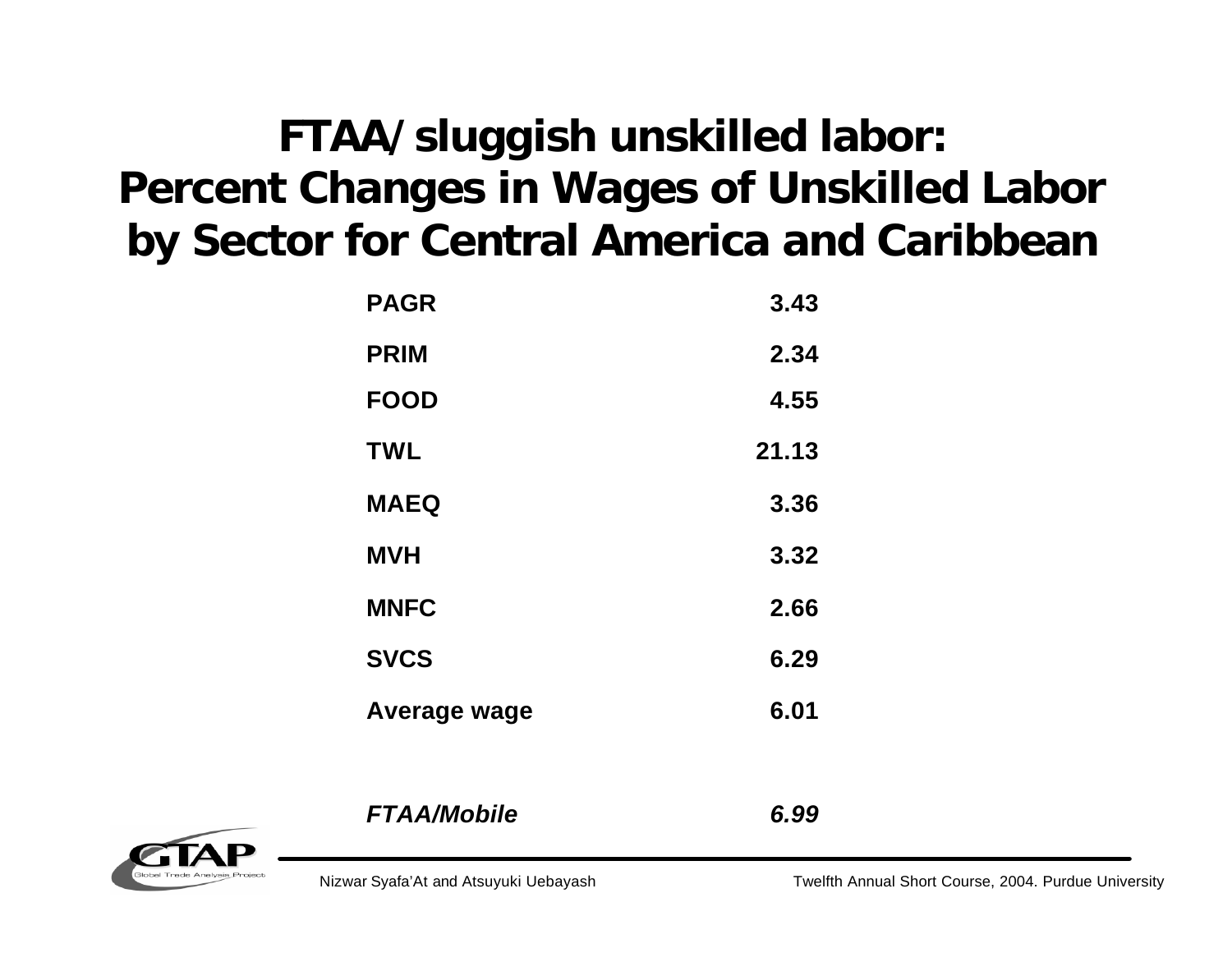#### **% Changes in Demand of Unskilled Labor by Sector for Central America and Caribbean**





Nizwar Syafa'At and Atsuyuki Uebayash Twelfth Annual Short Course, 2004. Purdue University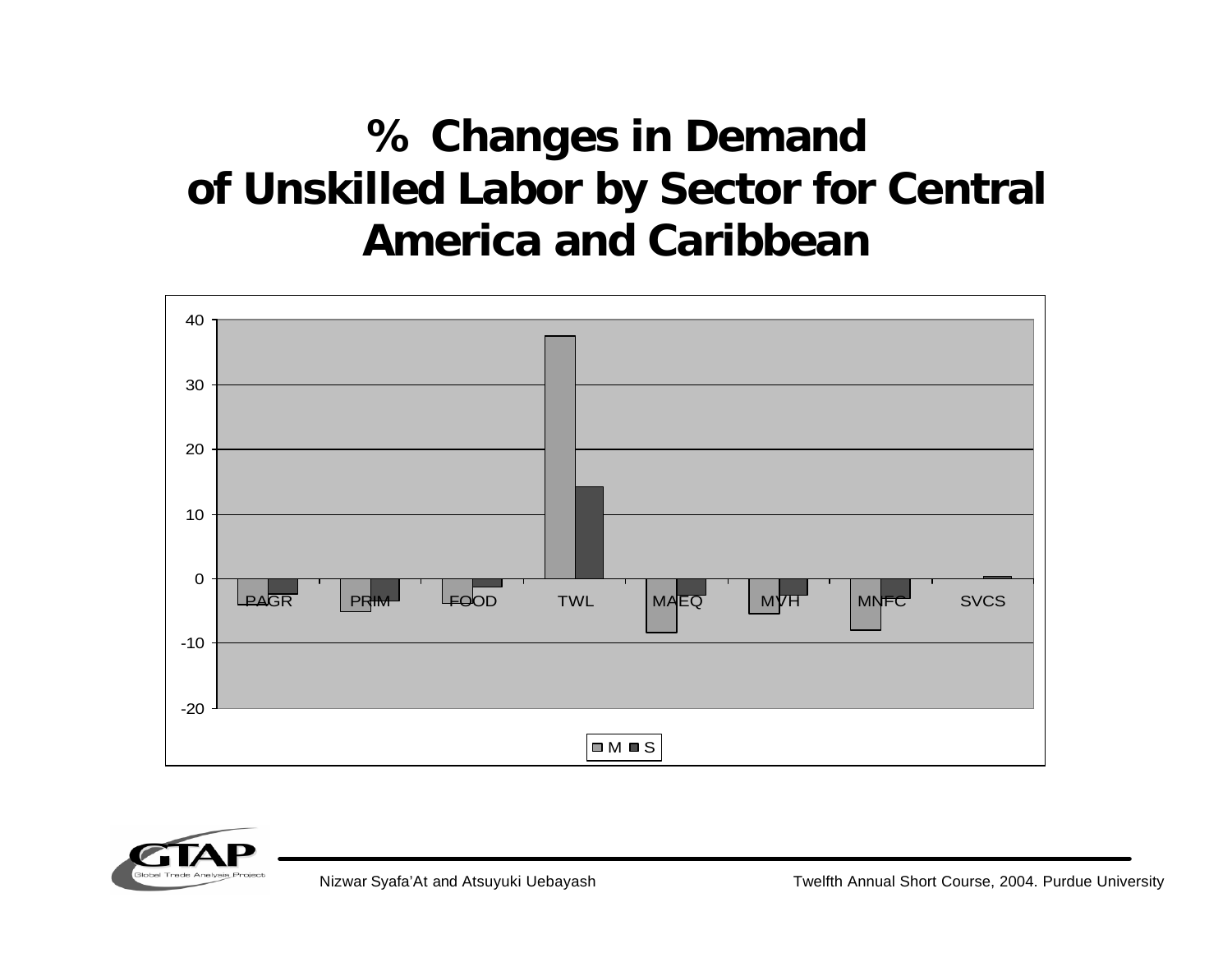#### **% Changes in Production by Sector for Central America and Caribbean**



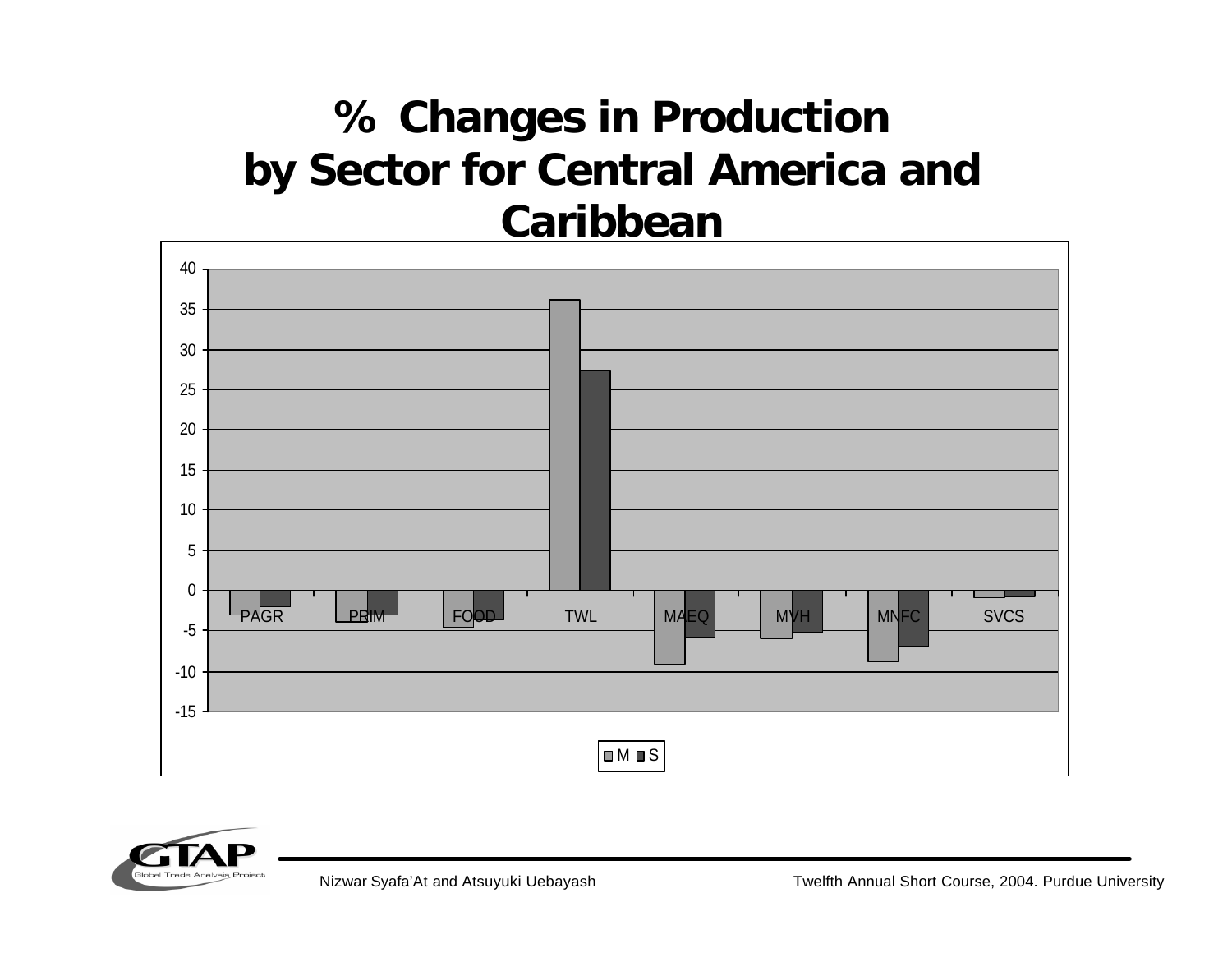## **GDP by Region, \$ billion**

| <b>Regions</b> | FTAA/mobile | FTAA/Sluggish |
|----------------|-------------|---------------|
| <b>NAM</b>     | 9,002       | 9,002         |
| <b>XCM</b>     | 96          | 95            |
| <b>COL</b>     | 95          | 95            |
| <b>PER</b>     | 64          | 64            |
| <b>VEN</b>     | 84          | 84            |
| <b>XAP</b>     | 27          | 27            |
| <b>ARG</b>     | 326         | 326           |
| <b>BRA</b>     | 779         | 781           |
| <b>CHL</b>     | 76          | 76            |
| <b>URY</b>     | 18          | 19            |
| <b>XSM</b>     | 10          | 10            |
| <b>ROW</b>     | 18,368      | 18,367        |
| <b>TOTAL</b>   | 28,945      | 28,945        |



Nizwar Syafa'At and Atsuyuki Uebayash Twelfth Annual Short Course, 2004. Purdue University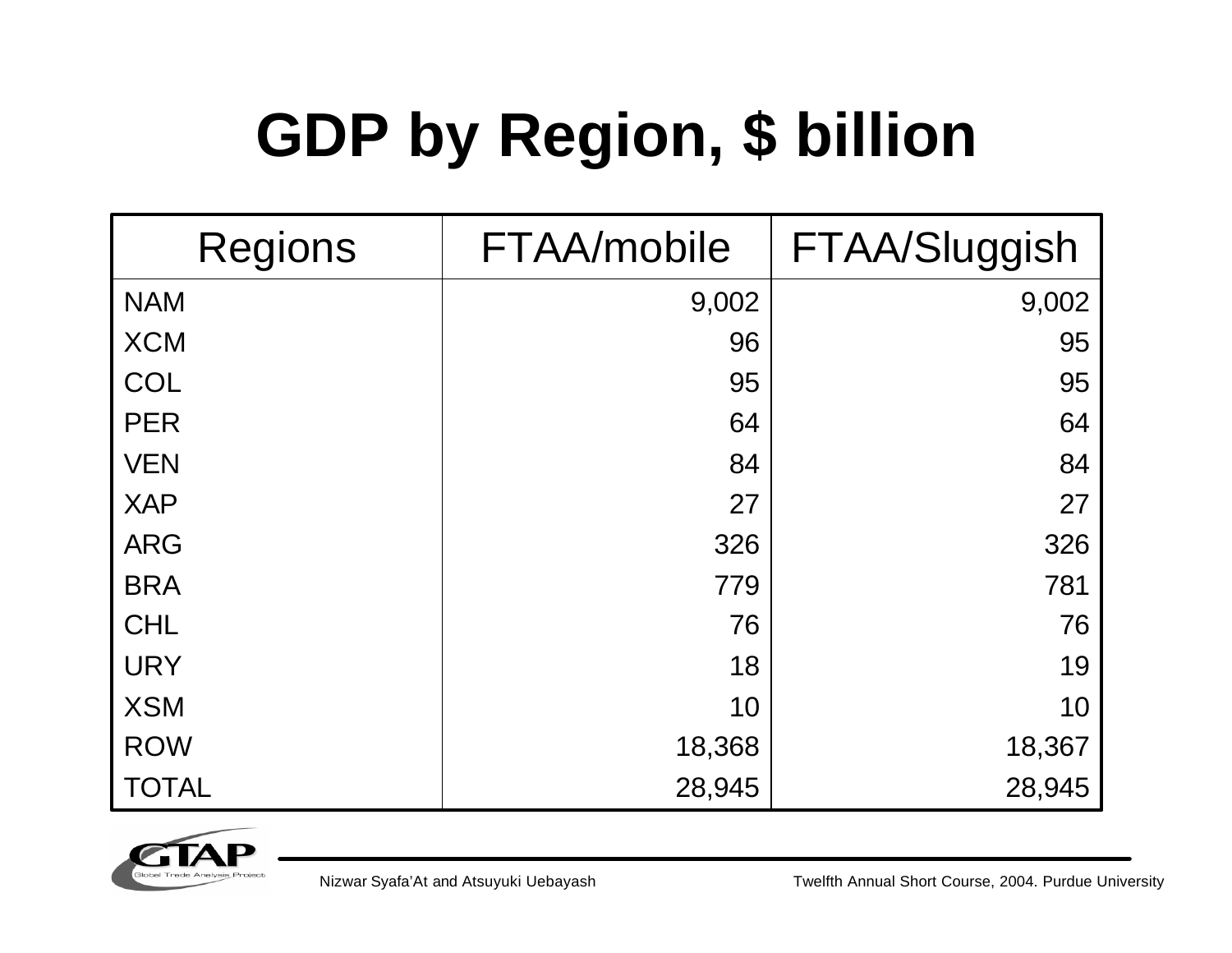#### **Welfare impacts, \$ million**

| <b>Regions</b> | <b>FTAA/Mobile</b> | FTAA/Sluggish |
|----------------|--------------------|---------------|
| <b>NAM</b>     | 957                | 1,014         |
| <b>XCM</b>     | 504                | 491           |
| COL            | 957                | 946           |
| <b>PER</b>     | 147                | 144           |
| <b>VEN</b>     | $-12$              | $-12$         |
| <b>XAP</b>     | 40                 | 39            |
| <b>ARG</b>     | $\overline{7}$     |               |
| <b>BRA</b>     | 1,335              | 1,319         |
| <b>CHL</b>     | $-58$              | $-58$         |
| <b>URY</b>     | 4                  | 6             |
| <b>XSM</b>     | 13                 | 12            |
| <b>ROW</b>     | $-1,747$           | $-1,742$      |
| <b>TOTAL</b>   | 2,145              | 2,166         |
|                |                    |               |